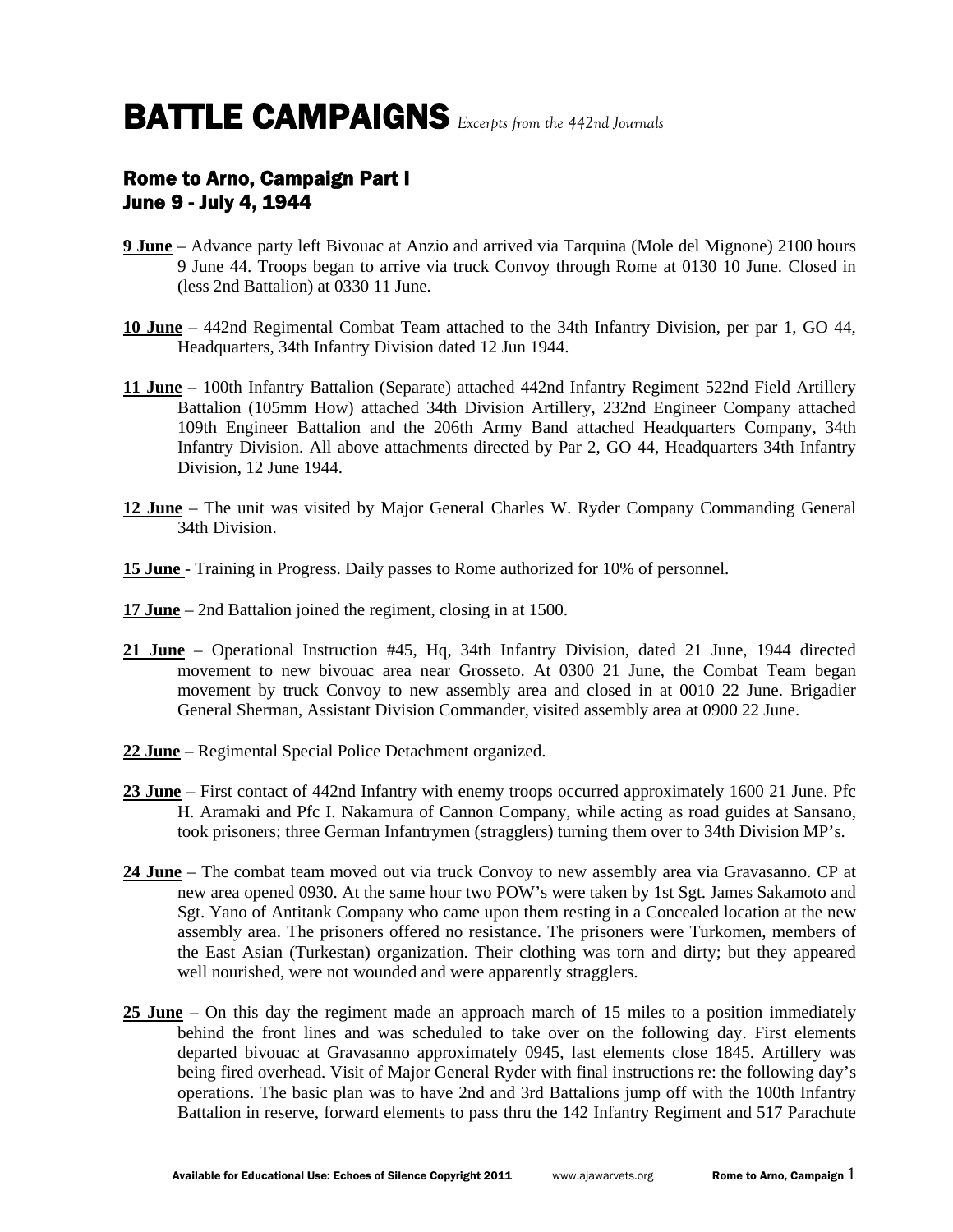Infantry Regiment at 0600 26 June.

**25-26 June** – In the vicinity of Belvedere, Suvereto, and 3rd Battalion relieved the 517 Parachute Infantry. 2nd Battalion relieved the elements of 142nd Infantry. 100th Battalion was in reserve. 2nd Battalion LD at 0630 and engaged the enemy at 0830. 3rd Battalion attacked the left of the 2nd Battalion at 0900 and drove beyond Suvereto.

After driving 1500 yards, both battalions met with fierce enemy resistance. 2nd Battalion was hard pressed with direct artillery fire. F Company received the brunt of the attack. The enemy was countered with mortar fire.

The 100th Battalion attacked to the northwest of Belvedere and turned north to Sasseta waiting for the 2nd and 3rd Battalions to advance toward them. The 2nd and 3rd Battalions attacked abreast; and the enemy was assaulted, receiving great damages and sustained heavy losses. The ruminant of the enemy disbursed and the others were captured.

The enemy losses were as follows: 178 KIA, 20 WIA and 86 captured. The material damages were significant, including 8-trucks, 19- jeeps, 13- motorcycles, 2- anti-tank guns, 3- selfpropelled guns, 2-tanks, 2- Command cars, 2- ½ track, an 81mm mortar, ammunitions and supplies, as well as one Command post complete.

**26 June** – First day of combat. The regiment left the assembly area and moved up at 0400. The objective was to push along the road leading through and beyond Survereto. Belvedere Fighting was continuous throughout the day, losses suffered, prisoners taken; and by night the position of the forward element was approximately 267985. The towns of Survereto and Belvedere were cleared out and our strength was astride and road immediately south of Sassetta.

Early in the day while on forward reconnaissance, the armored car of General Ryder and the jeep of Colonel Pence were attacked and captured by the Germans and later recovered by our units.

During the day, the 100th Infantry Battalion cleaned out the town of Belvedere reporting 50 enemy killed. The battalion took 50 prisoners and the following enemy material; one-tank, eightjeep, two amphibious jeeps, one-105-mm gun one-CP intact and two-motorcycles.

Further report on first day's action as follows: Company F engaged enemy forces at 1130 26 June. We received direct fire from German 88mm gun and three M-4 tanks, 2 EM KIA, 10 EM WIA and 12 MIA. Engagement ceased at 1800 and engaged with approximately one company of enemy infantry.

Company E attacked and captured Hill 1040700. Company G relieved 2nd Battalion, 142 Infantry, gained objective, Hill 101 at 0130. Moving along both sides of Massaro River, we met resistance at the Junction of Lodama and Massaro at 1230.

### Our KIA loss for 25 June, 1944

442 AT Pfc. Iwahiro, Robert K. Waipahu, HI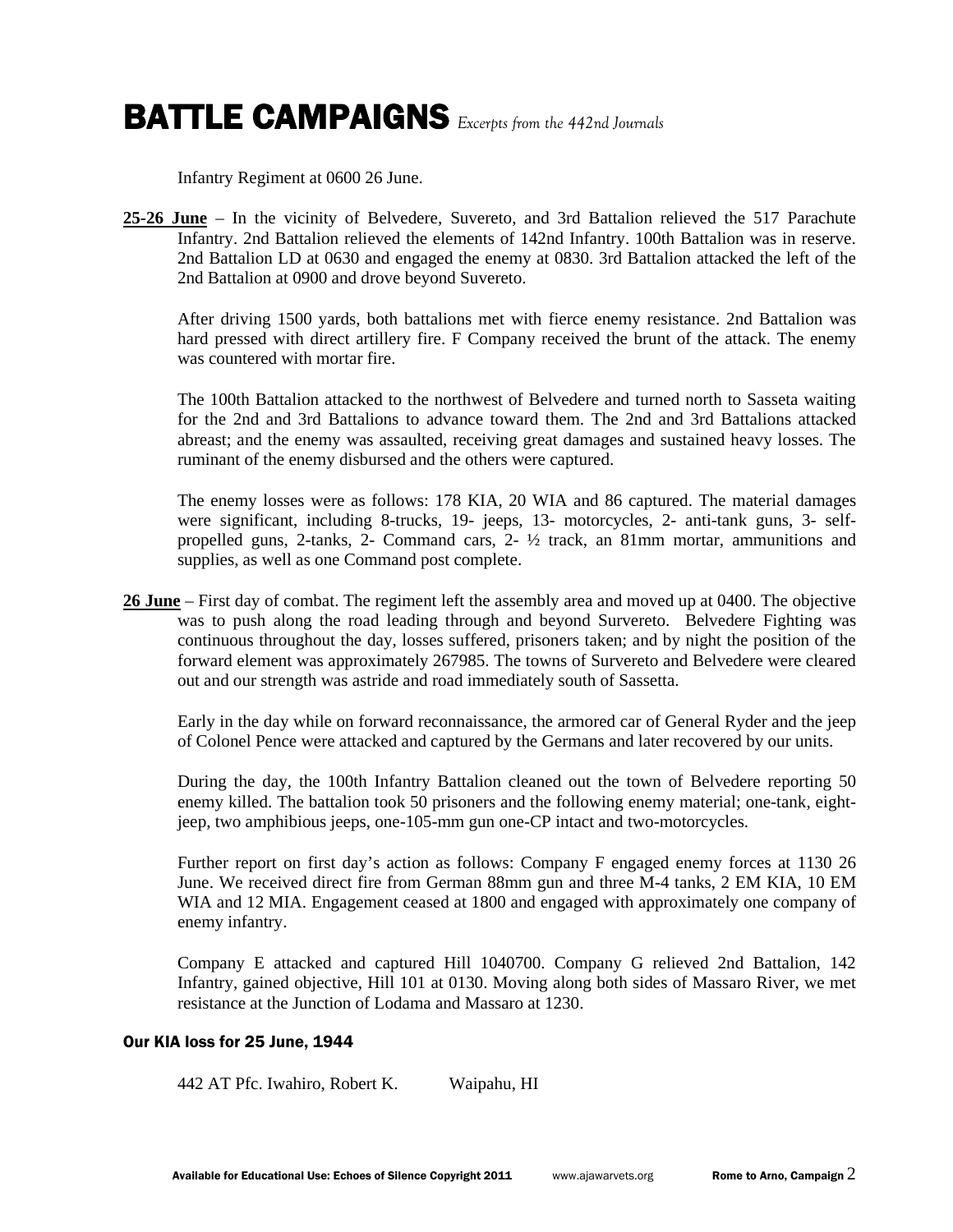### Our KIA losses for the 26th day of June 1944

| Honolulu, HI    |
|-----------------|
| Waikapu, HI     |
| Hanamaulu, HI   |
| Waialua, HI     |
| Hilo, HI        |
| Hilo, HI        |
| Stockton, CA    |
| Los Angeles, CA |
| Honolulu, HI    |
| Kekaha, HI      |
| Seattle WA      |
| Paia, HI        |
|                 |

**27 June** - The plan for the 2nd day operations was to follow artillery fire into Sassetta, with the 100th Infantry Battalion leading and the 3rd Battalion on its left, with the 2nd Battalion coming up in reserve. The units were to reorganize North of Sassetta for further attack. The regiment cleaned out Sassetta against stiff resistance and pushed on. The regimental CP moved up to approximately 3 miles South of Sassetta at 1145. Antitank Company reported two enemy tanks destroyed South of Sassetta.

On the  $28<sup>th</sup>$ , the 2nd Battalion pushed through and beyond the 3rd Battalion, left of the road between Sassetta and Castegnetta. The 100th continued and took the road junction North of Sassetta at 0910, reach Al Grillo at 1620 and the stream at 275060. The 2nd Battalion reached its objective, the stream junction 262061. Fighting was Continuous throughout the day.

**27-29 June** - A strong motorized reconnaissance patrol was sent out on Division order, consisting of two rifle platoons, one machine gun section, and one 81mm mortar section. This patrol operated with the 34th Division Reconnaissance troops to Casale and Guardistallo. At approximately 0800 the 135th Infantry passed through our lines. At 0950 the 3rd Battalion was ordered to Monteverdi where they maintained a roadblock supported by Cannon Company. During the day, the 100th Infantry and 2nd Battalions moved by foot to the vicinity of Bibbona and bivouacked. On the 30<sup>th</sup>, the 100th Infantry and 2nd Battalion were at the assembly area near Bibbona.

The 3rd Battalion was released from its roadblock and closed in on the assembly area at 0050 1 July. The combat patrol returned approximately 0840, reporting slight contact with the enemy and no casualties. During the day the enemy counter attacked the 133rd Infantry near Cecina. Enemy artillery fire fell in the assembly area. The regiment was alerted for a half-hour movement, but the counter attack was checked later in the day and the 442nd was not called up.

#### Our KIA losses for the 28th day of June 1944

| 442 K 1st Lt. Burt, Howard         | unknown hometown |
|------------------------------------|------------------|
| 442 L 2nd Lt. Frizmeier, Fred H    | Wisconsin        |
| 442 I S/Sgt. Ganeko, Seikichi      | Kapaa, HI        |
| 442 Cannon Pfc. Matsumoto, Kiyuchi | Papaikou, HI     |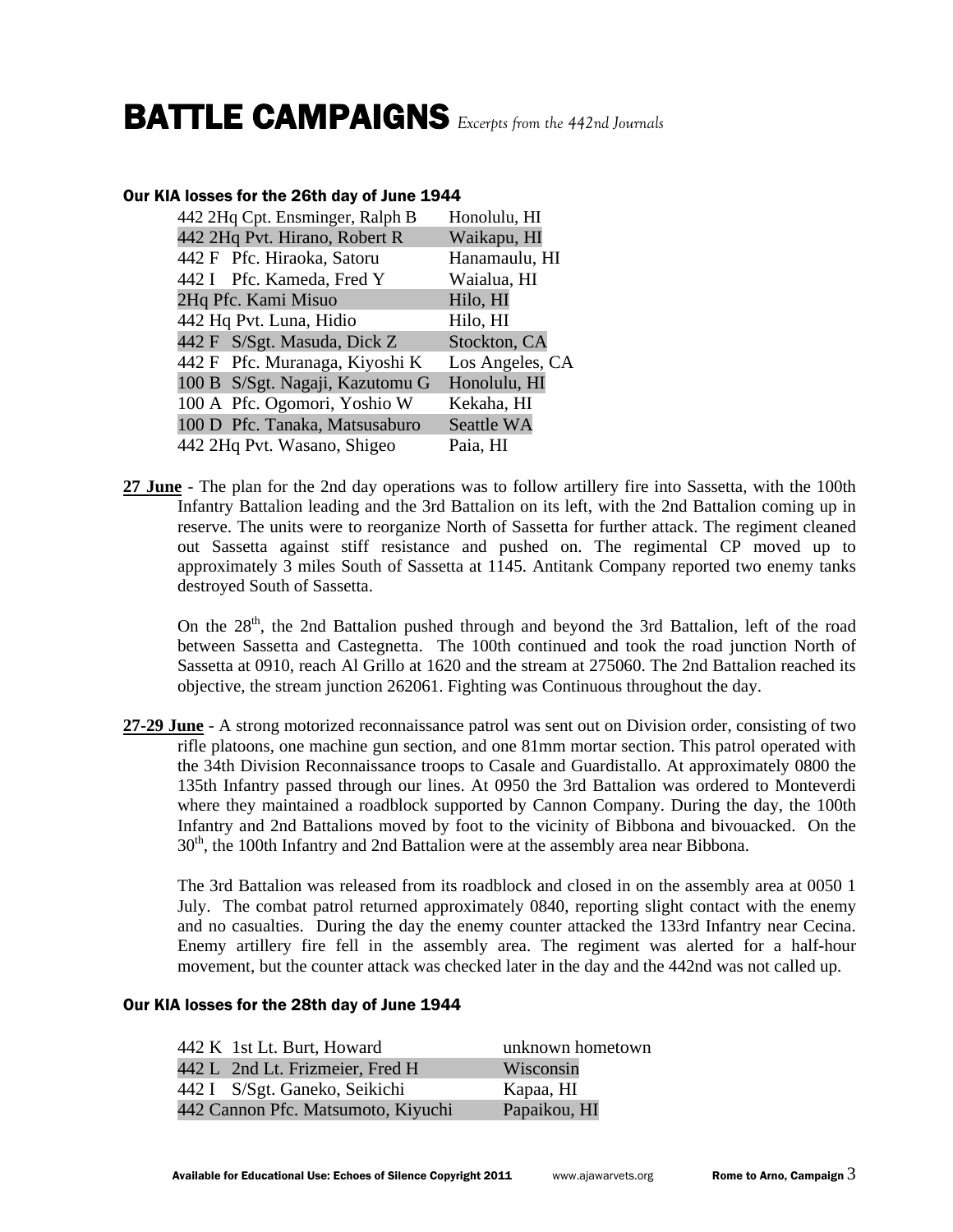| 100 C Pvt. Matsumoto, Sadao   | Olaa, HI          |
|-------------------------------|-------------------|
| 442 K Pfc. Matsushita, Shizuo | Maulua, HI        |
| 442 I Pvt. Miyamoto, Yasuo R  | Pahala, HI        |
| 442 K 1st Sgt. Takemoto, Tami | Clatskanie, OR    |
| 442 I Pfc. Watanabe, Hiroshi  | Honolulu, HI      |
| 442 K Pvt. Yamaura, Gordon    | <b>Seattle WA</b> |

### Our KIA loss for the 29th day of June 1944

442 2Hq Pfc. Kimura, Tsuguo Hilo, HI

### Our KIA loss for the 2nd day of July 1944

442 M Pfc. Kato, Kenji Kohala, HI

- **3 July** The attack was resumed at 0750; the position of the battalions being the same as on the previous day, the 100th on the left, 2nd Battalion on the right with the 3rd Battalion in reserve. Heavy enemy shelling continued. By 1600 3 July our advance elements were about 8 kilometers north of Cecina River in the center of the division sector, with the 135th and 168th Infantry Regiments flanking on the left and right, respectively. On this day 2nd Battalion occupied the town of Molino A Ventoabbto (II Terriccio), attacked and took Hill 287 and Hill 277 to the north of the town. The regiment had tank and tank destroyer support from Company C, the 752nd Tank Battalion, the 804th Tank Destroyer Battalion, and direct artillery support from 522nd Field Artillery Battalion.
- **4 July** On the nights of 3-4 July, 3rd Battalion passed through the 100th Infantry and took over the left sector of the regimental front. On the 4th, at approximately 1500 hours, Lt. Colonel Miller, regimental executive officer, assumed command of the 3rd Battalion. On the 4th, enemy resistance continued from prepared positions on Hill 140. These positions were reportedly built by the Todt Labor Organization and withstood the heaviest shelling of our artillery. This situation remained static during the 4th, 5th and  $6<sup>th</sup>$ , as our battalions fought for the high ground. The towns of Rosignano on the left and Castelina, on the right,were German strong points from which they had excellent observation and directed heavy artillery fire. All along the 34th Division sector the fighting was severe and resistance the strongest since the 442nd entered the line on 26 June.

| 442 F T/Sgt. Akiyama, Zentaro George | Sacramento, CA |
|--------------------------------------|----------------|
| 442 H 2nd Lt. Crone, William         | Baltimore, MD  |
| 100 A 2nd Lt. Ebata, Tetsu T         | Koloa, HI      |
| 100 C Pfc. Hayashi, Robert           | Honolulu, HI   |
| 100 A Sgt. Miyabe, Charles           | Honolulu, HI   |
|                                      |                |

### Our KIA losses for the 3rd day of July 1944

| 442 G Pfc. Enomoto, Kaname     | Waipahu, HI     |
|--------------------------------|-----------------|
| 442 L Pfc. Hashimoto, Denis M  | Honolulu, HI    |
| 442 E Pvt. Iida, George U      | Seattle, WA     |
| 442 G Pfc. Nakamura, William K | Seattle, WA     |
| 442 G Pfc. Sakado, Masuto      | Laupahoehoe, HI |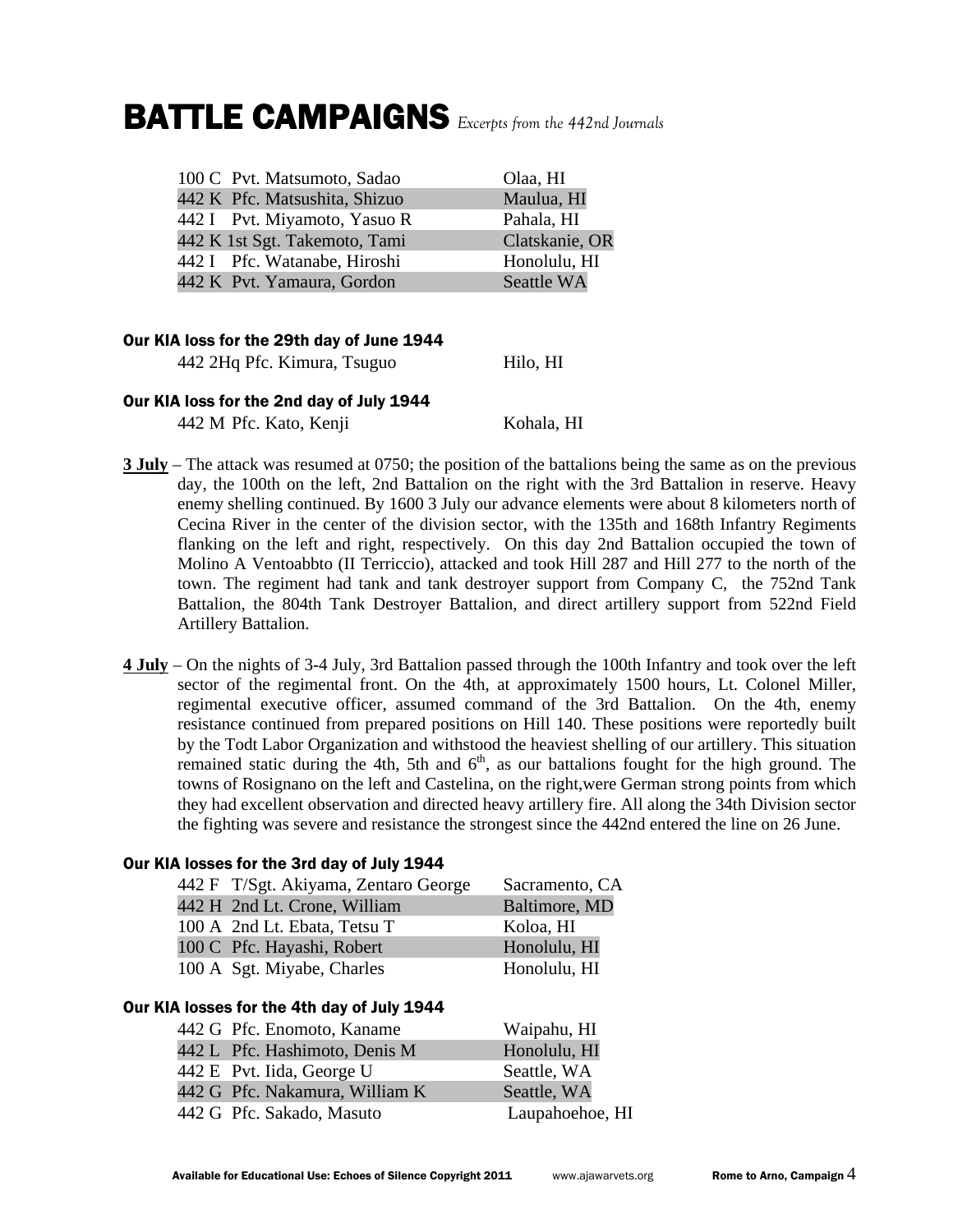| 442 G Pfc. Sakohira, Todd T    | Fowler, CA      |
|--------------------------------|-----------------|
| 442 L Pvt. Taira, Masaru       | Honolulu, HI    |
| 442 L Pfc. Takayama, John N    | Onomea, HI      |
| 442 G 2nd Lt. Tanahashi, Kei   | Los Angeles, CA |
| 442 L Sgt. Tanaka, Jiro        | Makaweli, HI    |
| 442 D Pvt. Tatsumi, George     | Seattle, WA     |
| 442 L Pfc. Tengan, Masau       | Koloa, HI       |
| 442 L Pfc. Tokusato, Hidetoshi | Waiakeauka, HI  |
| 442 G S/Sgt. Toma, Tsugiyasu   | Hilo, HI        |
| 442 E Pfc. Tomikawa, Calvin T  | Honolulu, HI    |
| 442 I Pfc. Toyama, Shinsuke    | Puunene, HI     |
| 442 G Sgt. Urabe, Howard M.    | Kapaa, HI       |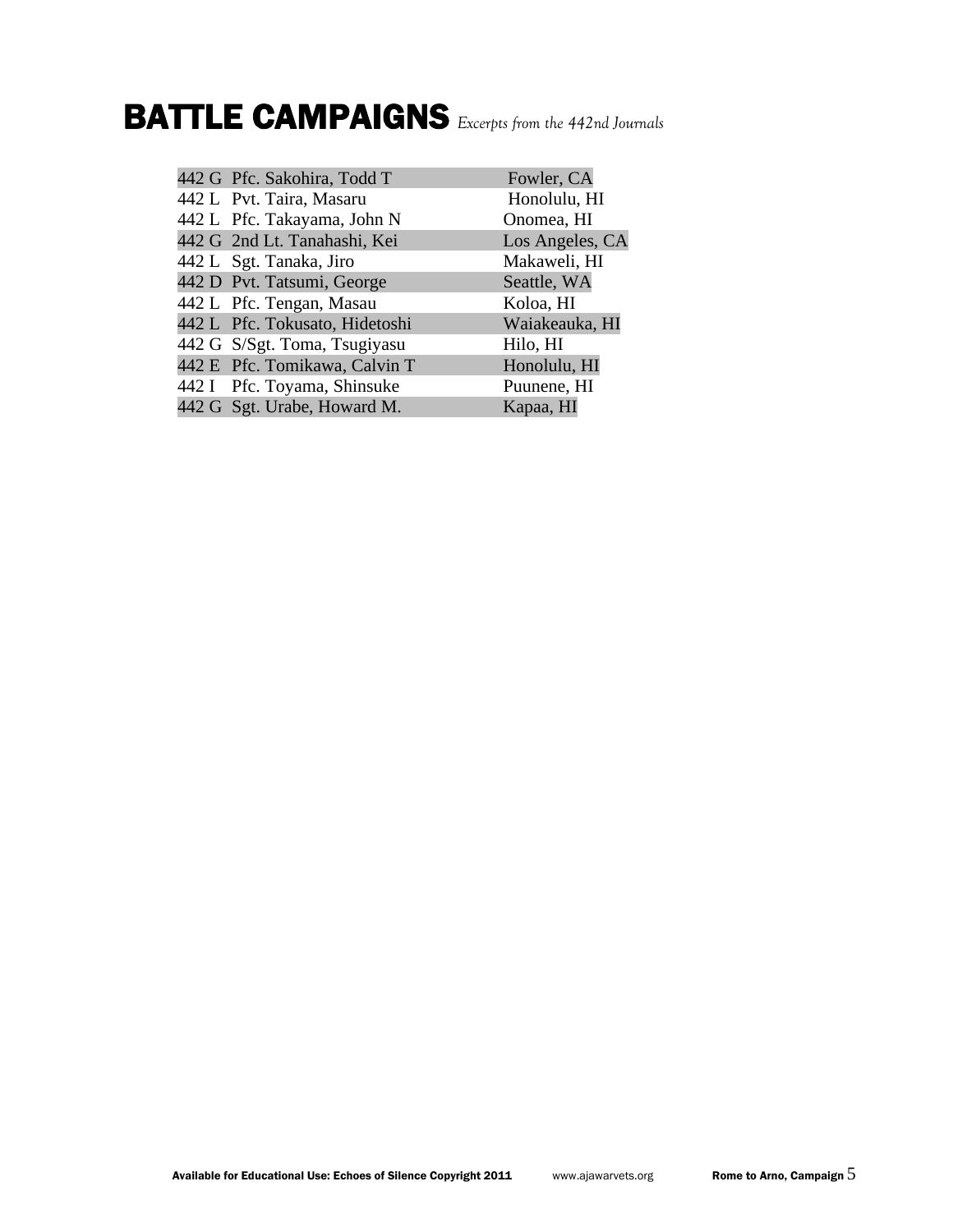### Rome to Arno, Campaign II July 6, 1944 - July 13, 1944

**6 July** – On the 6<sup>th</sup>, the 100th Battalion went back to the line, relieving the 2nd Battalion which was withdrawn to an assembly area northwest of Molino A Ventaobbto. On the 6th of July, the 3rd Battalion attacked and took the ridge at R. Vallori despite 88mm, automatic and mortar fire. Company L advanced to 197297. Regimental forward CP was established at Molino A Ventoabbto. The mountainous country and poor roads made supply difficult, and mules were brought up for use as a pack train, and carried ammunitions, rations and water over the ridges north of the town into the lines.

The 206th Army Band, a Component of the 442nd Combat Team, was designated as the 206th Army Ground Forces Band effective 27 June 1944 per Sec V. GO 105, Headquarter Fifth Army, and 22 June 1944.

#### Our KIA losses for the 6th day of July 1944

| 442 E Sgt. Chinen, Jenhatsu       | Helemano, HI    |
|-----------------------------------|-----------------|
|                                   |                 |
| 100D Pvt. Onodera, Satoru         | Seattle WA      |
| 442 I Pfc. Sakamoto, Noboru       | Honolulu, HI    |
| 100th Med Tech-4 Sawada, George K | Seattle, WA     |
| 442 E Pfc. Yoshihara, Toraichi    | Kapaa, HI       |
| 442 F Pfc. Arikawa, Frank N       | Los Angeles, CA |
| 442 E Pfc. Fujikawa, Masaki       | Makalapa, HI    |
| 442 G Pfc. Goya, Kazuo            | Waiakeauka, HI  |
| 442 G Pvt. Hisano, Masao          | Lahaina, HI     |
| 442 G Pvt. Ito, Tetsuo            | Honolulu, HI    |
| 442 L Pfc. Kashiwaeda, Kenneth G  | Honolulu, HI    |
| 442 G Pvt. Kikuchi, Leo T         | Sebastopol, CA  |
| 442 G Pfc. Kimura, Matsuichi      | Honolulu, HI    |
| 442 F Pvt. Kyono, John H          | Salem, OR       |
| 232 Eng Sgt. Matsumoto, Dick Y    | Honolulu, HI    |
| 442 F Pvt. Misumi, Tom T          | Oakland, CA     |
| 442 G Pfc. Niide, Shigeto         | Pepeekeo, HI    |
| 442 G Pfc. Okamoto, Tomiso        | Wailuku, HI     |
| 442 E S/Sgt. Oyakawa, Francis K   | Honolulu, HI    |
| 442 G Pfc. Sameshima, George S    | Salinas, CA     |
| 442 E Pfc. Shintani, Takeo        | Kahuku, HI      |
| 442 F Pfc. Tokunaga, Clifford, T  | Honolulu, HI    |
| 100 D Pvt. Yasuda, Joe R          | Santa Rosa, CA  |

**7 July** – Very slow progress continued throughout the 7th. Prisoners taken belonged to the 36th SS Regiment and reported that they had orders to hold the line until defenses at Pisa had been completed. The terrain continued to be mountainous and difficult to attack. The enemy was dug in, and the Infantry had to go in with grenades and bayonets. Night fighting was frequent because darkness offered protection to our troops as they advanced across the open valleys.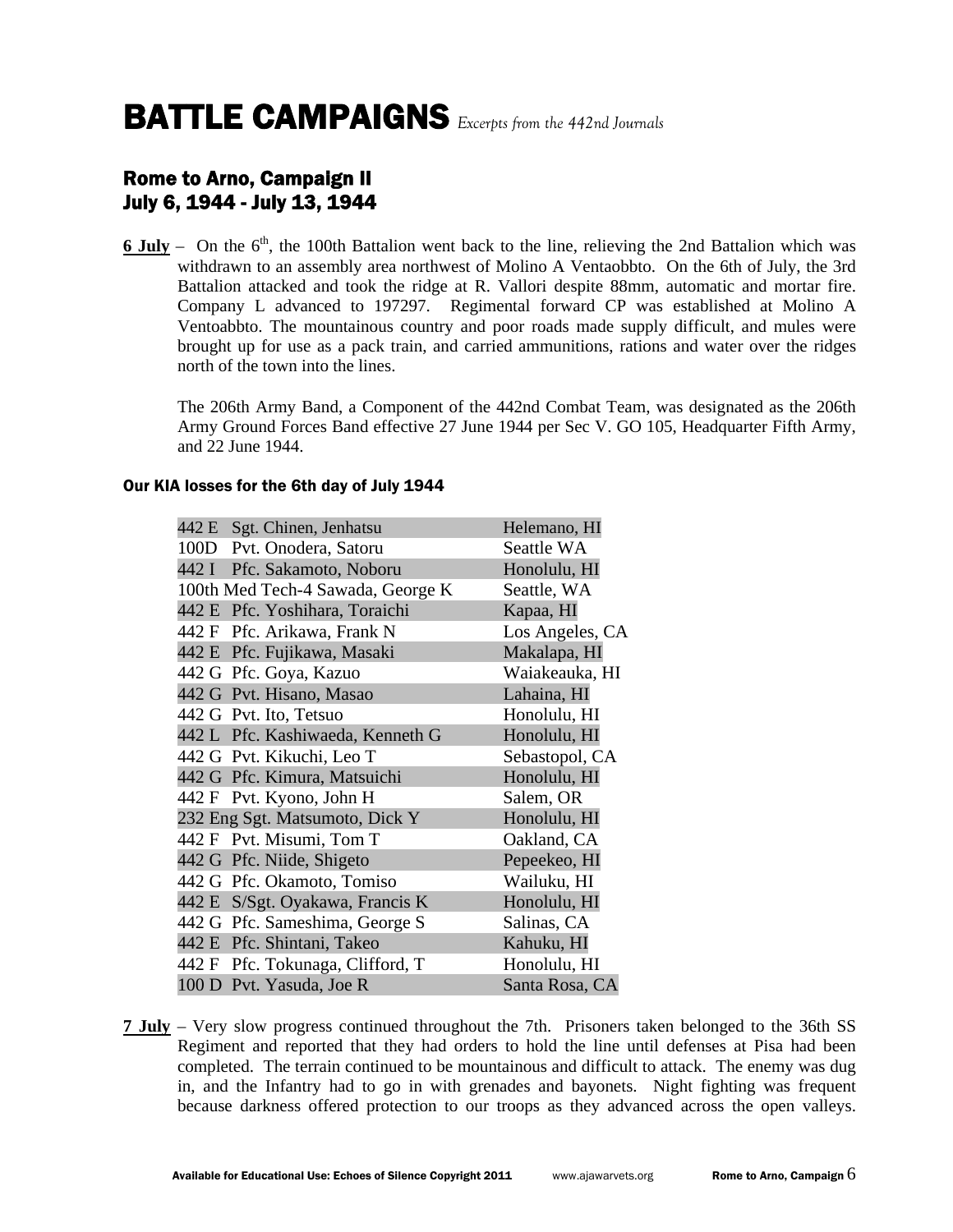Combat patrols went out continually. A typical patrol action: On the night of the 6 July a squad of Company E on patrol intercepted a German Platoon in the darkness at a point blank range (5 yards), inflicted heavy casualties and withdrew.

### Our KIA losses for the 7th day of July 1944

| 442 Cannon Cpl. Aoyama, Yoshiharu | Los Angeles, CA |
|-----------------------------------|-----------------|
| 100 C Pfc. Hiramatsu, Kazuo L     | Waialua, HI     |
| 100 C Pfc. Masuda, Yoshito        | Waiakoa, HI     |
| 442 K Pfc. Ogata, Benjamin F      | Texas           |
| 442 K Pfc. Ohki, Arnold           | Livingston, CA  |
| 442 K Pfc. Saito, Calvin T        | Los Angeles, CA |
| 442 K Pfc. Takayama, Yoshita J    | Onomea, HI      |
| 100 D S/Sgt. Takeo, Robert M      | Honolua, HI     |
| 442 G Pfc. Yagi, Steve S          | Lahaina, HI     |

**8 July** – The 3rd Battalion occupied **Hill 140**. On the 9th, the 2nd Battalion relieved the 3rd at 2300 hours - Secretary of War Stinson visited the Fifth Army forward area and the 100th Infantry Battalion was represented in the guard of honor.

Lt. Colonel Alfred Pursall assumed command of the 3rd Battalion. On the same day the 100th Infantry Battalion reported 20 dead Germans, 22 prisoners, and one Mark IV tank knocked out by bazooka fire.

### Our KIA losses for the 8th day of July 1944

| 442 L Pvt. Furuuchi, Misuo  | Papaikou, HI       |
|-----------------------------|--------------------|
| 442 G Pfc. Numa, Toshio     | Keilia, HI         |
| 442 L Sgt. Oba, Masayoshi   | Lahaina, HI        |
| 442 L Pvt. Yoshida, Kenjiro | St. Petersburg, FL |

**9 July** – Coordinated attack by entire division. The 3rd Battalion, on the regimental left, advanced to grid coordinate 195325 on the road running west of Casale; and the  $100<sup>th</sup>$ , on the right, reached the outskirts of Casale. Both battalions faced determined resistance: the Germans used their favoring terrain to full advantage. A map taken from a dead German Indicated that they had every hill, house and terrain feature zeroed-in from prepared gun positions; with azimuth readings, ranges and fields of fire elaborately developed. This knowledge was possible because of their long occupation of the ground, and they were defending. To offset this slightly, our forces had occasional help from Italian Partisans as to enemy emplacements and minefields.

#### Our KIA losses for the 9th day of July 1944

| 100 A Pfc. Doi, Haru              | Honolulu, HI    |
|-----------------------------------|-----------------|
| 100 C Pfc. Higa, Eddie K          | Pepeekeo, HI    |
| 442 L Sgt. Iida, Martin M         | Kilauea, HI     |
| 442 G Pfc. Kamatani, Shinobu      | Waikoa Kula, HI |
| 100 C S/Sgt. Konoshita, Francis T | Seattle, WA     |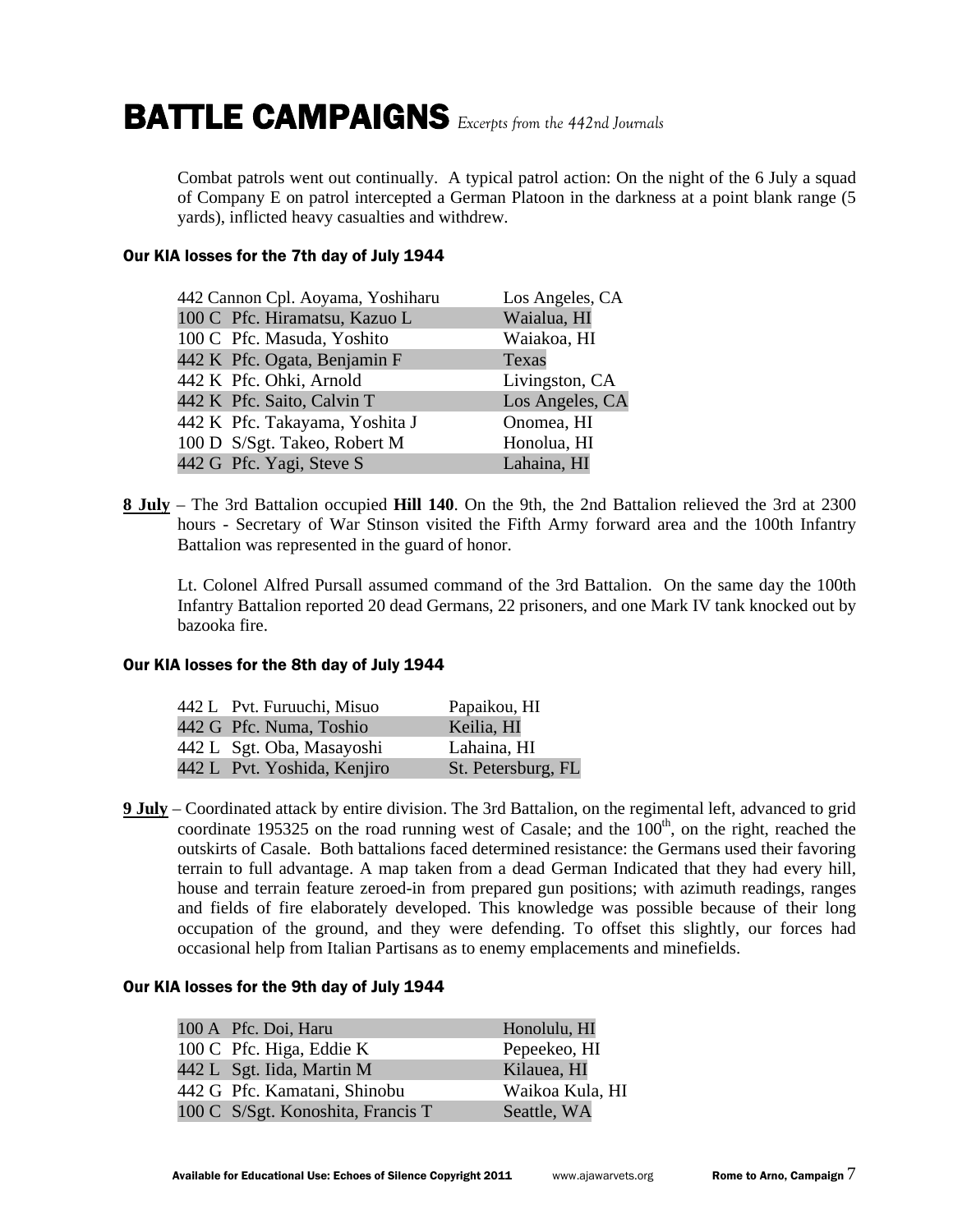| 100 B Pfc. Koda, Kiichi                       | Waipahu, HI        |
|-----------------------------------------------|--------------------|
| 442 Med Tech 5 Kuboyama, Mitsuharu            | Wahiawa, HI        |
| 100 C, Pfc. Matsui, Masao                     | Spreckelsville, HI |
| 100 A S/Sgt. Murakami, Toshio S               | Wailuku, HI        |
| 100 B Pfc. Nakazato, Saburo B                 | Hakalau, HI        |
| 100 C T/Sgt. Sadayasu, Herbert K Honolulu, HI |                    |
| 442 I Sgt. Tamashiro, Thomas T                | Koloa, HI          |
| 100 C Pfc. Tomita, Isami                      | Paia, HI           |

**10 July** – The attack was continued by the 2nd and 100th Battalions to secure ground in the vicinity of the 34 Grid line north of Casale. The 2nd Battalion reached and occupied Hill 147 with the 100th abreast in the regimental zone. During the day, the town of Casale was occupied by the 168th Infantry on the right flank of the 442nd Combat team.

### Our KIA losses for the 10th day of July 1944

| 100 C Pfc. Akiyama, Hideo | Eleele, HI  |
|---------------------------|-------------|
| 100 C Pfc. Kihachiro J    | Wailuku, HI |

**11 July** – The regimental assault battalions attacked during the night of 10-11 July and moved about 1000 yards. During the 11th the 2nd Battalion remained in the vicinity of Hill 147, subjected to heavy shelling, which also struck in the 3rd Battalion reserve area and caused casualties.

Twenty-five officer replacements were obtained from division and were sent immediately into combat as the officer strength of the line companies had been seriously depleted. In all, the 100th and 3rd Battalions to date have suffered approximately 400 killed and wounded. Replacements of EM are not available. Despite these losses, the lack of replacements and the exhaustion of three weeks of front line combat, morale remains high. The enemy is being driven from his positions day by day and is taking appreciable heavier losses in personnel and equipment. To date, about 200 prisoners have been taken since the drive began. The division is nearing its immediate objective, the seaport of Leghorn.

#### Our KIA losses for the 11th day of July 1944

| 442 E Pfc. Asaumi, Kenneth I   | Honolulu, HI |
|--------------------------------|--------------|
| 442 I Pfc. Hiraoka, Genichi W  | Kaneohe, HI  |
| 442 F Sgt. Iguchi, Kiyoshi     | Waipio, HI   |
| 442 M S/Sgt. Kajikawa, Tsugito | Kohala, HI   |
| 442 E S/Sgt. Karimoto, Haruo   | Kokoki, HI   |
| 442 Med Pvt. Nishikawa, Akio   | Paia, HI     |
| 100 D Pfc. Yamashita, Kazuo    | Waimea, HI   |

**12 July -** The 2nd Battalion attacked the ridge southwest of Mo Dei Rotini with F Company on the left, G on the right and E in reserve. The ridge was taken and held. At the same time the 100th Battalion reached the town of Pastina (Rotini) and cleared it out in house-to-house fighting. On that night the 3rd Battalion relieved the 100th Battalion, completed the occupation of Pastina, and continued the advance.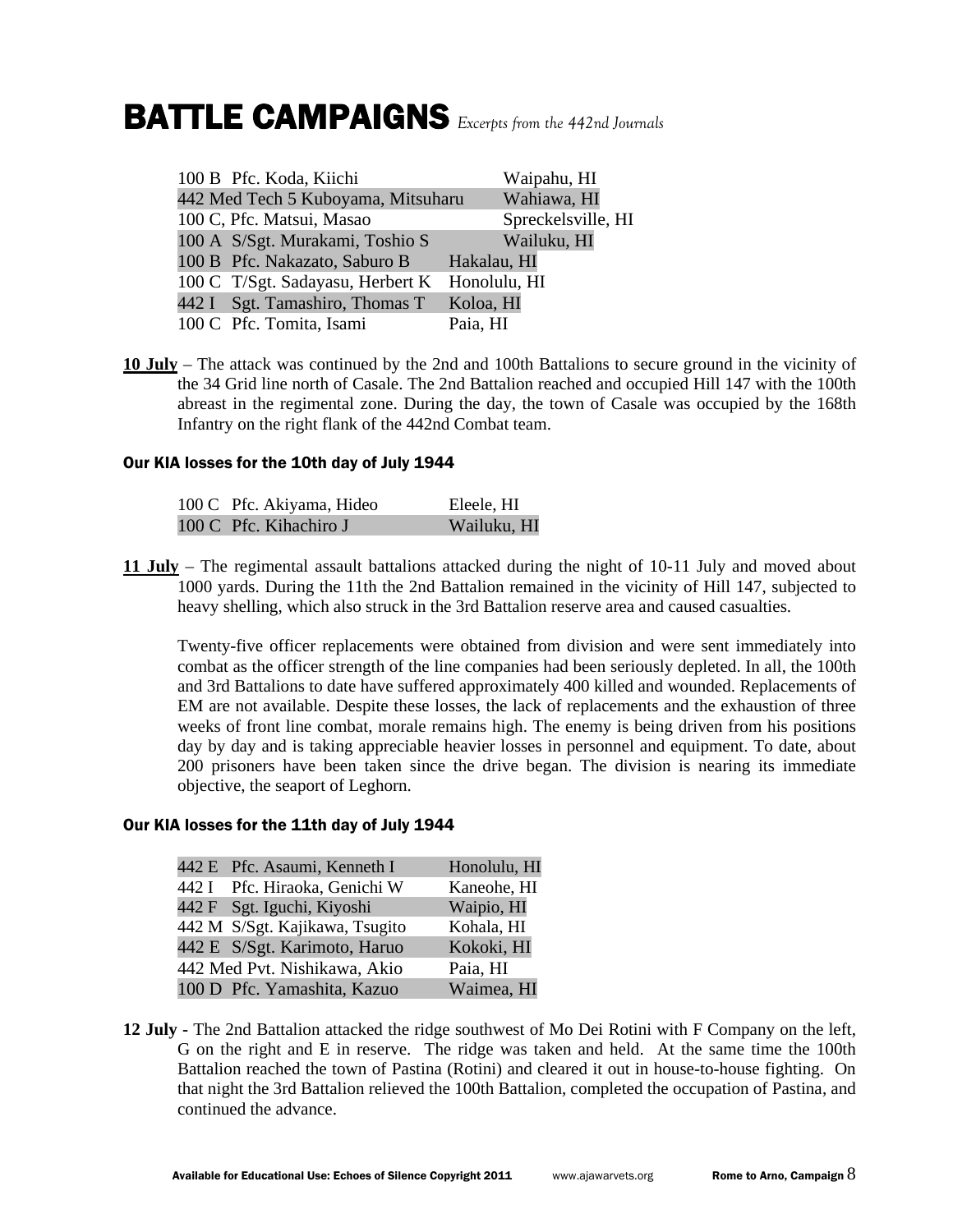#### Our KIA losses for the 12th day of July 1944

|  | 442 G Pfc. Fujii, Masao        | Honolulu, HI       |
|--|--------------------------------|--------------------|
|  | 442 H Pfc. Fujikawa, Jitsuro   | Hilo, HI           |
|  | 442 F Pvt. Hana, Clifford      | Lake Placid, NY    |
|  | 442 H S/Sgt. Hanaumi, Richard  | Papaikou, HI       |
|  | 442 G Sgt. Harada, Charles K   | Honolulu, HI       |
|  | 442 G S/Sgt. Higashi, James T  | Pahala, HI         |
|  | 442 G Pfc. Jichaku, Thomas T   | Kapaa, HI          |
|  | 100 B Pfc. Kajiwara, Nobuo     | Oakland, CA        |
|  | 442 H Pvt. Kunimatsu, Isamu    | Anacortes, WA      |
|  | 442 G S/Sgt. Matsukawa, Isamie | Salt Lake City, UT |
|  | 442 H Pvt. Mizukami, William S | Auburn, WA         |
|  | 442 E Pvt. Morikawa, Haruto    | Hilo, HI           |
|  | 100 A Pfc. Morisaki, Harold H  | Honolulu, HI       |
|  | 442 F Sgt. Nagami, HIroshi     | Pepeekeo, HI       |
|  | 442 F S/Sgt. Nakamoto, Joe K   | Lahaina, HI        |
|  | 442 F Pfc. Nakamura, Tadao     | Pahoa, HI          |
|  | 442 F Pfc, Ogawa, Sadao        | Eleele, HI         |
|  | 442 H Sgt. Sugiyama, Togo S    | Los Angeles, CA    |
|  | 100 C 1st Lt. Takagi, Boon E   | New York, NY       |
|  | 442 F Pfc. Tomita, Hiroichi    | Wailuku, HI        |

**13 July** - Beyond the Pastina area, resistance temporarily lightened, as the enemy withdrew approximately 10 kilometers all along the line; and the 2nd and 3rd Battalions made considerable progress during the day. The town of San Luce was taken by the 3rd Battalion who bivouacked there during the night of 13-14 July and pulled out into the hills again 0500 14 July; where once again, the enemy fought for the ground. The 3rd Battalion passed north of San Luce, worked along the road and turned northwest following the regimental sector. The 2nd Battalion took Hill 157 and the town of Pieve Di S Luce, which was found extensively mined and booby-trapped. The 3rd Battalion reached road junction at 194436 where it was relieved during the night by a battalion of 168th Infantry.

#### Our KIA loss for the 13th day of July 1944

442 E Pfc. Toyota, Shichizo Gilroy, CA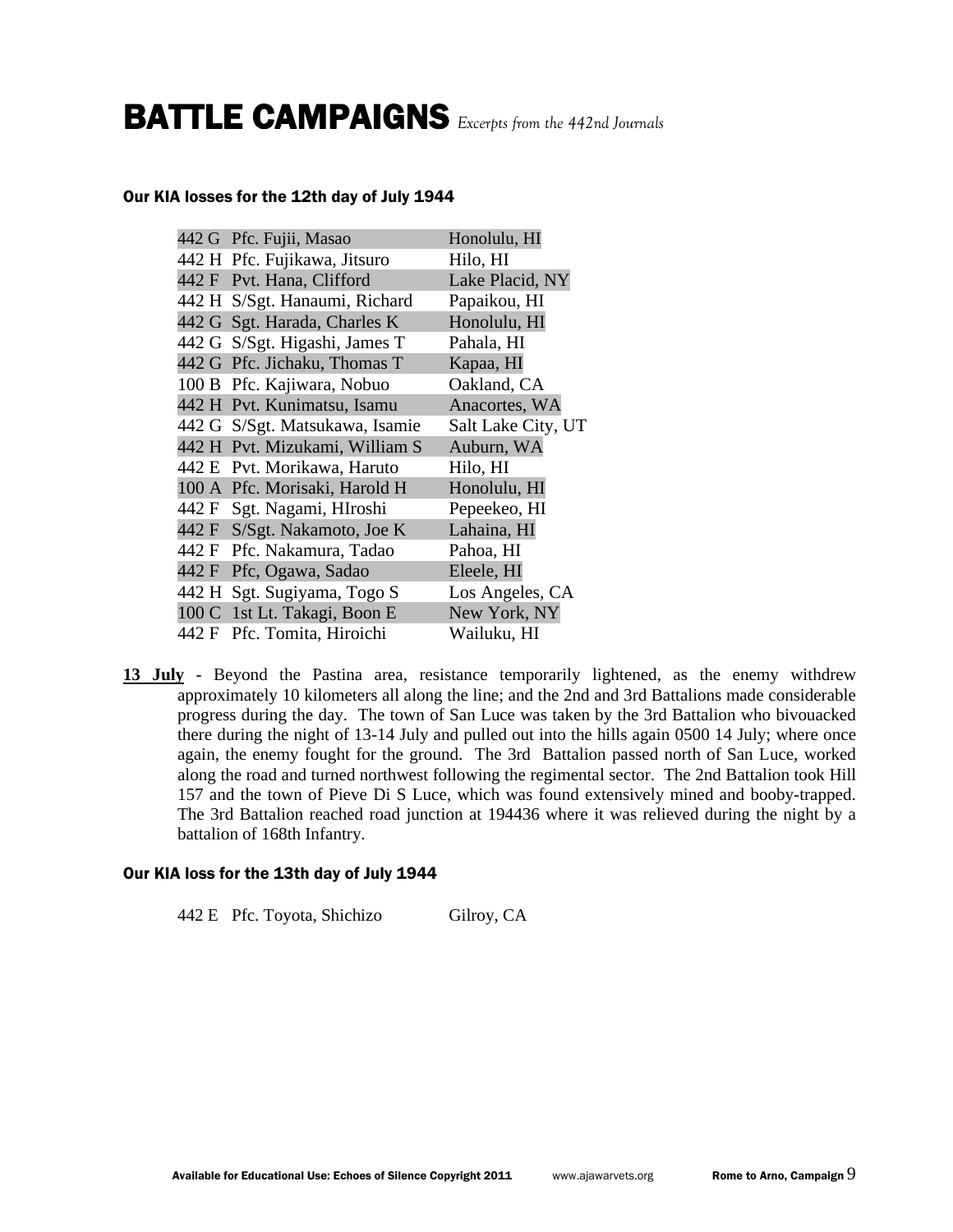### Rome to Arno, Campaign Part III July 14, 1944 - August 5, 1944

**14 July** – The Anti-Tank Company, 442nd Combat Team, was relieved of assignment and attachment with the regiment, was assigned to AFHQ, and attached to the Seventh Army for training. Its movement to the area of Galeria was directed.

 The 100th Infantry Battalion was in Division reserve, with its Able Company maintaining a road block.

### Our KIA losses for the 14th day of July 1944

|  | 442 F Pfc. Anzai, James H     | Waipahu, HI  |
|--|-------------------------------|--------------|
|  | 100 B Pfc. Ikeda, William Y   | Paia, HI     |
|  | 442 L Pfc. Kawaguchi, John R  | Seattle WA   |
|  | 442 G Pvt. Kawakami, Tetsuro  | Wailuku, HI  |
|  | 442 L Pfc. Kojima, Tadashi    | Papaikou, HI |
|  | 442 L Sgt. Kuba, Shigeo       | Honokaa, HI  |
|  | 442 L Pfc. Morishita, Takeo   | Honolulu, HI |
|  | 442 L Pvt. Shigihara, Takeshi | Puunene, HI  |
|  | 442 L Pfc. Oshimura, Saburo   | Pearl HI     |
|  |                               |              |

**15 July** – The 2nd Battalion made another night attack on 14-15 July, reached Hill 104, and kept going at 0500 15 July. 1st and 2nd Platoons of Cannon Company, attached to the 2nd Battalion, fired 339 rounds in support of the battalion. The 3rd Battalion remained in support behind the 2nd Battalion until the night of 15-16, when it once again took over the front line, with the 2nd in reserve. Charlie Company of the 100th Infantry established another road block.

 A party of five swimmers was dispatched to participate in the Fifth Army Swimming Meet in Rome.

#### Our KIA losses for the 15th day of July 1944

|  | 442 E Pfc. Chinen, Giichi    | Haiku, HI         |
|--|------------------------------|-------------------|
|  | 100 C Pfc. Nishi, Takanori   | San Francisco, CA |
|  | 100 A Pfc. Nishitani, Chieto | Kohala, HI        |
|  | 442 G Pfc. Okazaki, Isao     | Seattle, WA       |
|  | 442 G S/Sgt. Otani, Kazuo    | Visalia, CA       |
|  | 442 H Pfc. Yamamoto, John T  | Oceanside, CA     |
|  |                              |                   |

**16 July** – The 3rd Battalion began its drive on Luciano, with the 2nd Battalion abreast on its left. The 100th Battalion was engaged in hard fighting to maintain road blocks on the extreme left of the regimental sector. Companies A and C were particularly involved on the road that generally ran along the 14th grid.

The fighting at Luciano was bitter hand-to-hand conflict. The enemy was barricaded and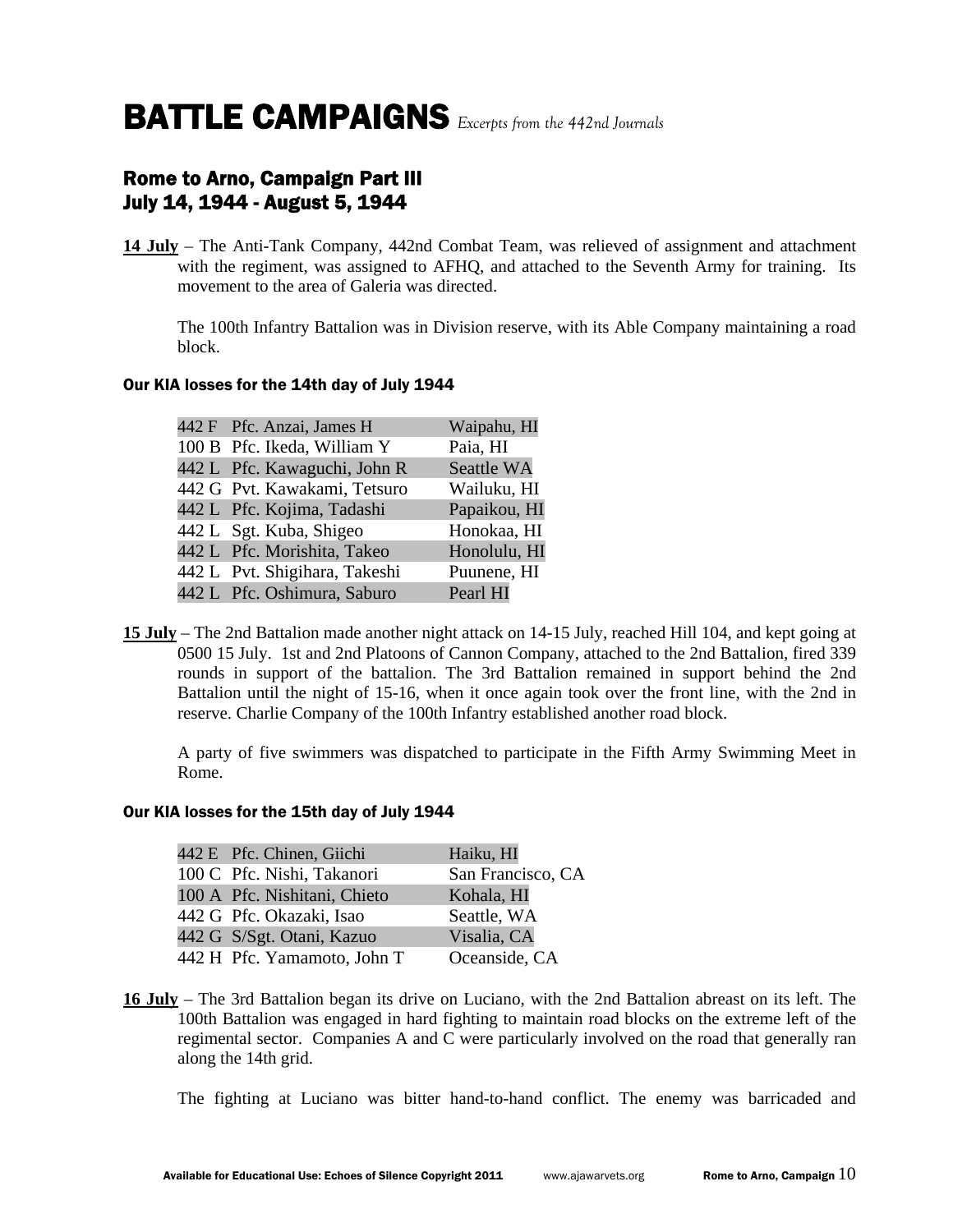supported by several tanks and automatic weapons. Because of the close nature of fighting, our artillery could not be brought into full play; however, it swept the roads beyond Luciano and made enemy withdraw costly. Company K was the leading element in the attack on the town and after a night and day of street fighting finally won the town. The 2nd Battalion meanwhile attacked and seized Hill 108, while the 100th Battalion was pushing road blocks up to the west of Cognole. The 100th Battalion found the area heavily mined.

 On the 17th, Division announced a quota of three Guest Officers and one duty Officer, and 40 EMs for the Rest Center at Rome from 19-23 July, and arrangements were made to fill the quota from the line companies.

#### Our KIA losses for the 12th day of July 1944

| 442 3Hq S/Sgt. Shimatsu, Akira R | Los Angeles, CA |
|----------------------------------|-----------------|
| 442 K Pvt. Taketa, Jimmie Y      | Washington      |

**17 July** – At 2400 hours, found the regiment after a hard day with all three battalions committed in the following position: On the right, the 3rd Battalion had cleared out the last remaining resistance in Luciano; the 2nd Battalion in the center was advancing on the left of the regimental zone.

#### Our KIA losses for the 17th day of July 1944

| 442 F Pfc. Kojaku, Shaw        | Gardena, CA   |
|--------------------------------|---------------|
| 442 K T/Sgt. Sakamoto, Atsushi | San Pedro, CA |
| 442 F Pfc. Yamashita, Setsuro  | Seattle, WA   |

**18 July** – The 2nd and 3rd Battalions continued the advance northwest, with the 3rd Battalion reaching the town of Terretta and the 2nd Battalion cutting the road southwest of that locality. Resistance was lighter, as the enemy was withdrawing to positions before Pisa. The seaport town of Leghorn fell to elements of the 135th and 363nd Infantry regiments, with the positioning of the 442nd Combat team protecting their right flank. Leghorn (Livorno), the third largest peace-time port of Italy, was a main objective of the fifth Army drive and after reconstruction will provide a major base for future operations.

 The 100th Infantry was detached from the 442nd Infantry and attached to the 135th Infantry, and moved into Leghorn.

#### Our KIA loss for the 18th day of July 1944

442 K S/Sgt. Shibata, Kenneth K Haybro, Co

**19 July** – The 2nd and 3rd Battalions took up defensive positions around Muova and Colle Salvetti, establishing an outpost line and sentding out patrols, as far as the Arno River. With the fall of Leghorn and the withdrawal of the Germans past the Arno, the Fifth Army had reached another main enemy defensive line, the so-called Gothic Line. It is known that this line is established on high ground, is fortified in depth, and laterally follows the Arno River.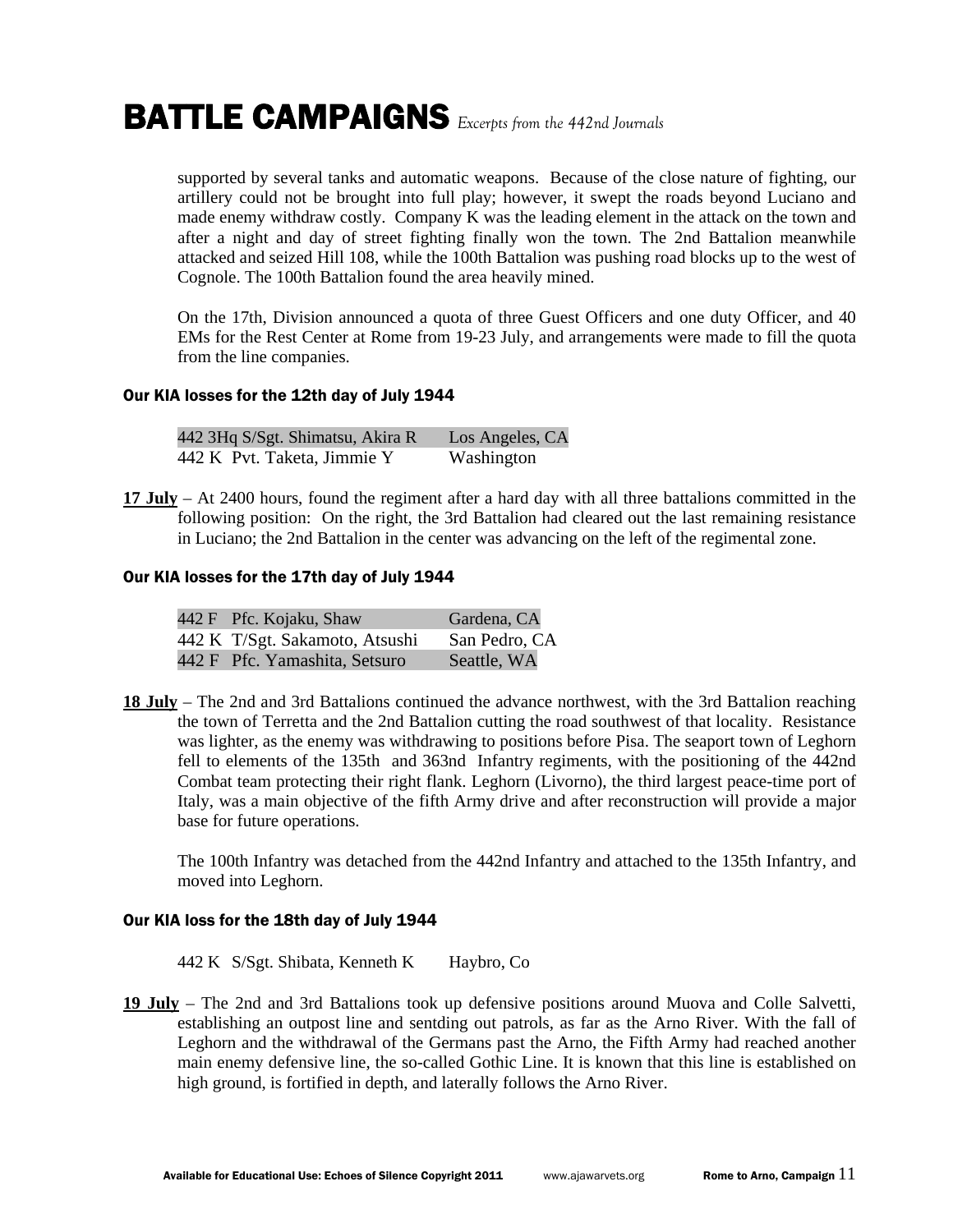During the 19th and  $20<sup>th</sup>$ , the regiment remained in position with the battalions occasionally subjected to harassing artillery fire. Combat-reconnaissance patrols were sent out continuously, reconnoitering the ground between the lines and feeling out the enemy positions. On one of its patrols, a squad from the 2nd Battalion met Lt Gen Clark, Commanding General, Fifth army, who personally congratulated the men of the fine work of the 442nd Combat Team.

#### Our KIA losses for the 12th day of July 1944

| 442 I Pfc. Matsuda, Carl G  | Honaunau    |
|-----------------------------|-------------|
| 442 I Pfc. Sato, Yukio      | Seattle, WA |
| 442 I Pfc. Shiomichi, Joe A | Brawley, CA |

**21 July** - Major General Charles L. Bolte assumed command of the 34th Infantry Division, relieving Major General Ryder.

 The main body of troops set up a MLR on Highway 67 on the 21st, while patrols ventured beyond that point to the outskirts of Pisa.

 A patrol composed of Lt. Gilbert, Lt. Androvette, and 12 volunteer EM from Company I, set out for Pisa at **2300 20 July 1944**, with a partisan guide. Their reconnaissance took them across the canals below the Arno and behind the enemy lines to the northern edge of Pisa. A report that the Germans were evacuating Pisa was found to be untrue. Enemy gun positions and troops were observed, and additional information was obtained from partisans as to the disposition of enemy troops and the location of mine fields. The information was communicated to Division upon return of the Patrol at approximately 1200 hours 22 July. The patrol was for reconnaissance purpose only behind the enemy lines and did not involve itself with enemy forces, although at one time the patrol was in the second floor of a partisan's house while Germans entered and occupied the ground floor. The patrol returned intact. All members are being recommended for citation.

 Two patrols from G Company also reached the outskirts of Pisa on the 21st. The first patrol, led by Lt. Boyd, with 20 EM and a "300" radio, reconnoitered as far as the airport south of Pisa, and then sent a three-man patrol forward into the southern edge of the town. Before reaching their objective, the patrol was under artillery fire and was engaged in a brief skirmish. This patrol was in radio contact with a similar patrol led by Lt. Biano, also with 20 EMs. Both patrols had difficulty in crossing the canals, which they did by fording waist deep through the shallow ones, and crossing the others on improvised rafts. The patrols met at the airport and returned at midnight, having been gone approximately 23 hours. Information was obtained as to the condition of roads and enemy strength. All members of both patrols were being recommended for commendations in Division orders. 21-2

#### Our KIA loss for the 21st day of July 1944

442 I Pfc. Arakawa, James Y Honolulu, HI

**22 July** – On the night of 22-23 July, a welcome relief passed through the lines and took over the 2nd and 3rd positions. The 135th Infantry relieved the 2nd Battalion and 133th relieved the 3rd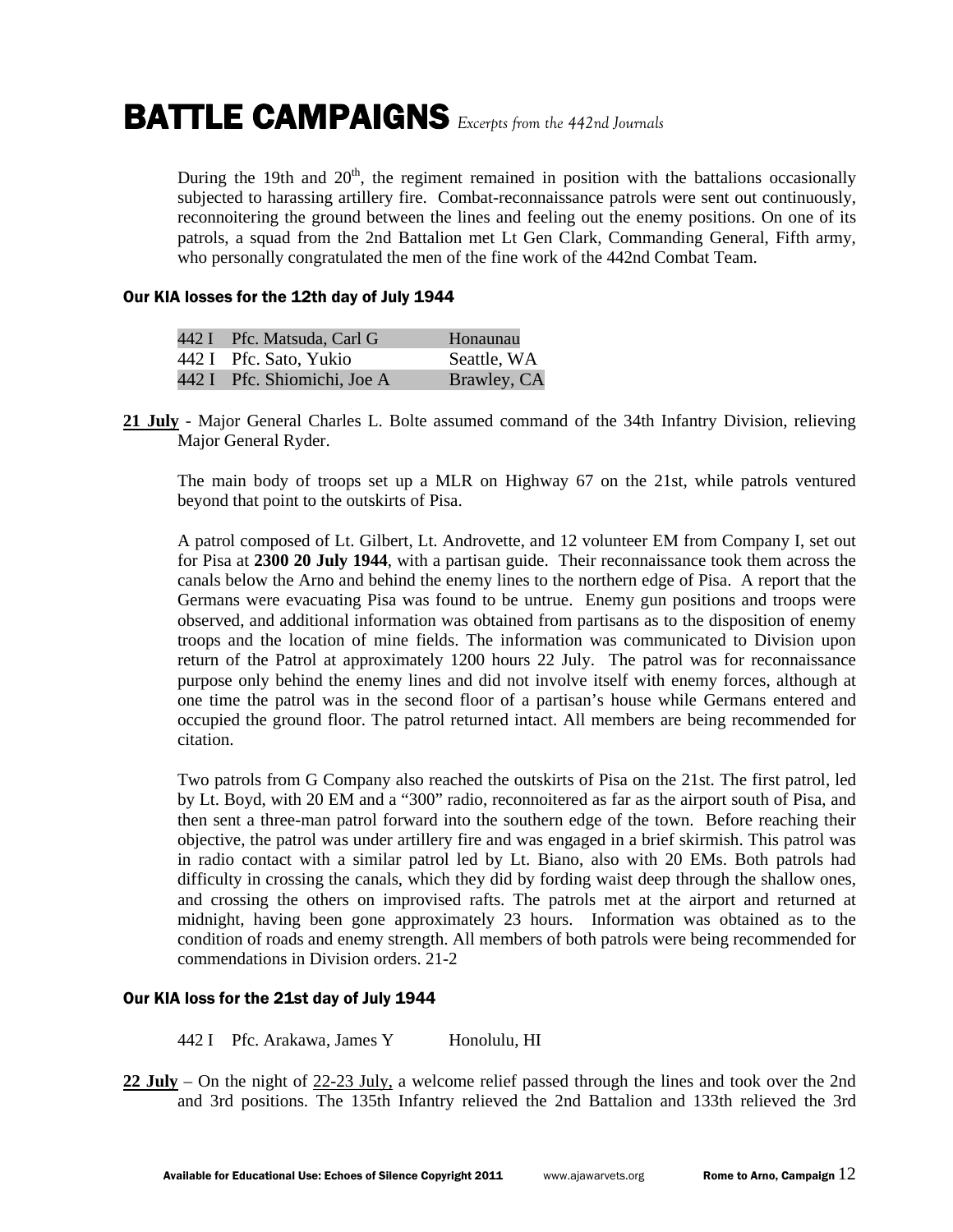Battalion. The 442nd Combat team went into Division reserve, and thus ended the first phase of Combat operations for the Regimental Combat Team.

 On the 22nd the regiment remained in Division reserve in the vicinity of Coylle Salvetti, and on the 23rd moved back to a rest area north of Cecina.

 The 100th Infantry Battalion was cited for outstanding performance of duty in action in the vicinity of Belvedere and Sassetta, Italy, on the **26th and 27th of June 1944**, per GO 121, Hq 5th Army, **18 July 1944**. The citation entitles the battalion to carry Distinguished Unit streamers on its colors and guidons and individual members to wear the Distinguished Unit Badge.

 At the Conclusion of this Combat period, the following Communications are quoted: Letter from Major General Charles L. Bolte, Commanding General, 34th Infantry Division.

#### **25 July** - To Commanding Officer, 442nd Regimental Combat Team:

 "*Although your command had been attached to this Division for only a short time, it was during this period that your officers and men received their baptism of fire. Their enthusiasm and fighting spirit exceeded expectation: the Division has accepted them unreservedly and considers them an integral part of the Division.* 

 *In token of this acceptance and the esteem in which your officers and men are held there is presented to you the shoulder patch of the 34th Division for all of the officers and men of the 442nd Regimental Combat Infantry, 522 Field Artillery Battalion, 232nd Engineer Company and the 206th Army Band.*"

 Memorandum from Commanding Officer, 442nd RCT, Colonel C. W. Pence, to all officers and men of the 442nd Regimental Combat Team, dated 26 July 1944:

 "*Upon completion of our first tour of combat duty, I believe it is appropriate to relate to all of you some of the accomplishment of the unit. You have been of material assistance in driving the enemy back more than fifty miles.* 

 *During this action you have never taken a backward step. You have stood firm under heavy shell and mortar fire and have beaten off every enemy counterattack.* 

 *You have captured and killed many Germans, destroyed and captured much enemy material which, in reality, is our mission in war."* 

 *On the last day of combat the Division Commander stated to me, "Your unit has done a splendid job, and yesterday we were privileged to wear the insignia of the division, whose long, successful combat record is surpassed by no other division.* 

 *We have lost several of our comrades in combat. We mourn their losses and honor their memory. For the rest of us there is the work of tomorrow.* 

 *I am proud of you and I am honored to be your Commander*."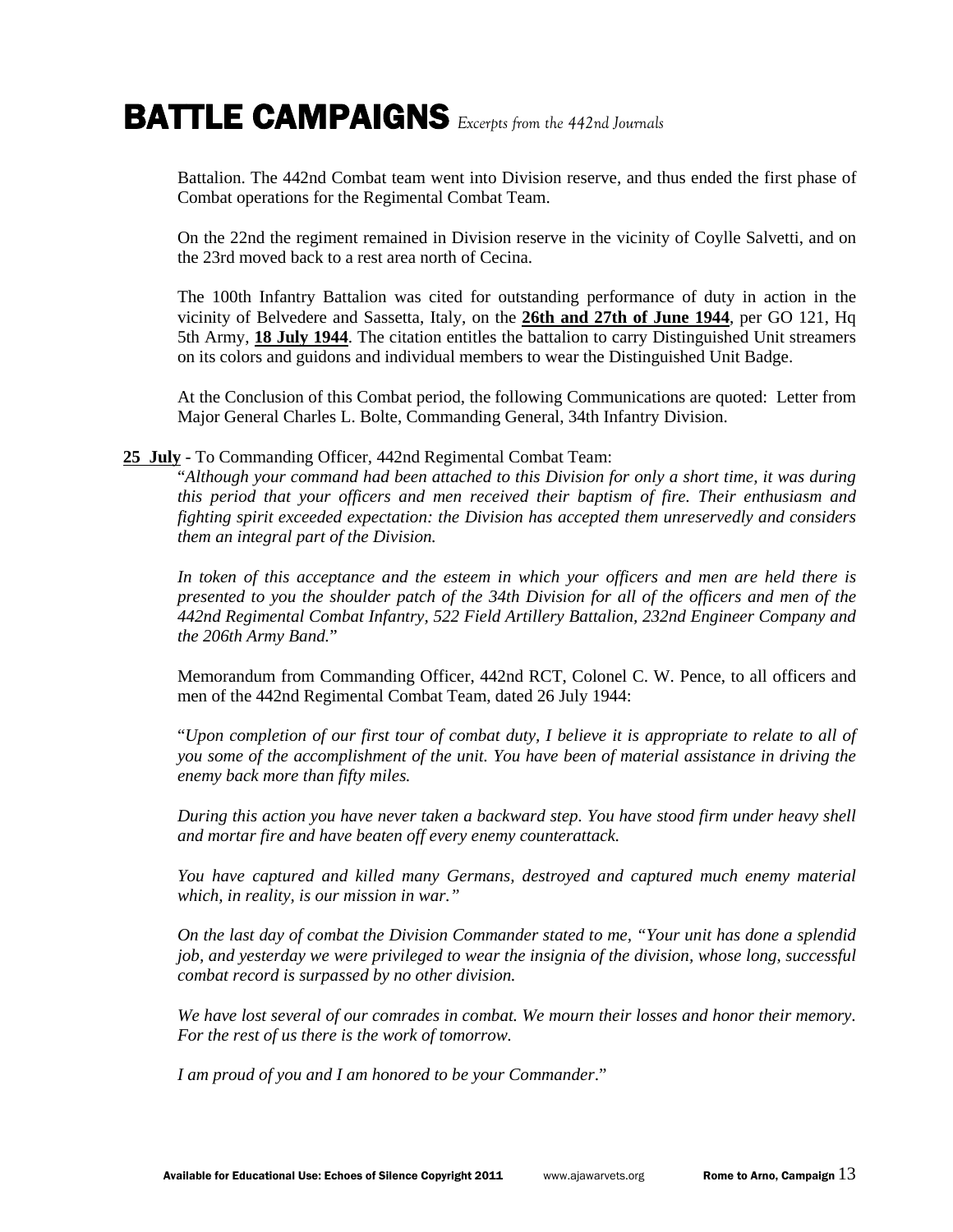### Our KIA loss for the 23rd day of July 1944

442 M Pvt. Hirayama, Yasuo Hilo, HI

- **24 July** Rest period begun. All personnel enjoyed hot showers and an exchange of clothing. Arms, equipment and vehicles were cleaned and overhauled. Duffle bags came out of storage. A week of athletics was planned, together with swimming and special Service recreation programs.
- **27 July** At an impressive ceremony, the 100th Infantry Battalion was presented with the Distinguished Unit Citation Streamers by General Mark Clark, commanding General, and Fifth Army. General Clark affixed the blue streamers to the colors and guidons of the 100th Battalion, and decorated the battalion commander and color bearers with Distinguished Unit Citation Badge, which will also be worn by all members of the Battalion. The 442nd combat team was also commended by General Charles L. Bolte, Division commander, accompanied General Clark.
- **28 July** At another ceremony, the 2nd Battalion formed part of the Guard of Honor for King George VI of England, at Cecina. The King personally felicitates the members of the Battalion who had earned the Purple Heart and presented Silver Stars for gallantry in action.

 On the evening of the same day, a concert was presented by Miss Lili Pons, renowned star of the Metropolitan Opera, and Mr. Andre Kostelanetz, symphonic conductor. The concert was well attended.

- **29-30 July -** Rest period continues.
- **31 July -** Company A, 100th Infantry Battalion, relieved Company. F, 133 Infantry at Livorno, per Division order, 2nd Battalion, 442nd Infantry, alerted for possible movement.
- **1 August**  Training resumed. A mine accident occurred on August 2nd in the 3rd Battalion area, causing ten deaths and one fatal injury. A crate of TNT exploded while being loaded on a truck of the 109th Engineer Battalion after a mine laying demonstration. Seven of the casualties were enlisted men from the 109th Engineer Battalion. Seven of the casualties were enlisted men from the 109th Engineer Battalion, two from the 232nd Engineer Company, and two from Company M, 442nd Infantry. The regiment continued with one battalion on the alert to meet a possible amphibious operation from the west against the assigned 34 Division sector.

### Our KIA losses for the 2nd day of August 1944

| 100 C Pfc. Akimoto, John                      | Los Angeles, CA |
|-----------------------------------------------|-----------------|
| 232 Eng Sgt. Betsui, Daniel                   | Kauai           |
| 232 Eng Cpl. Iha, Masao                       | Kapaa, HI       |
| 100 A Cpl. Ihara, Kazuo                       | Hilo, HI        |
| 442 M S/Sgt. Kanamitsu, Katsuhiro Wailuku, HI |                 |
| 100 A Cpl. Mekata, Thomas, T                  | Waipahu, HI     |
| 442 M Pfc. Nishi, Chikao                      | Papikou, HI     |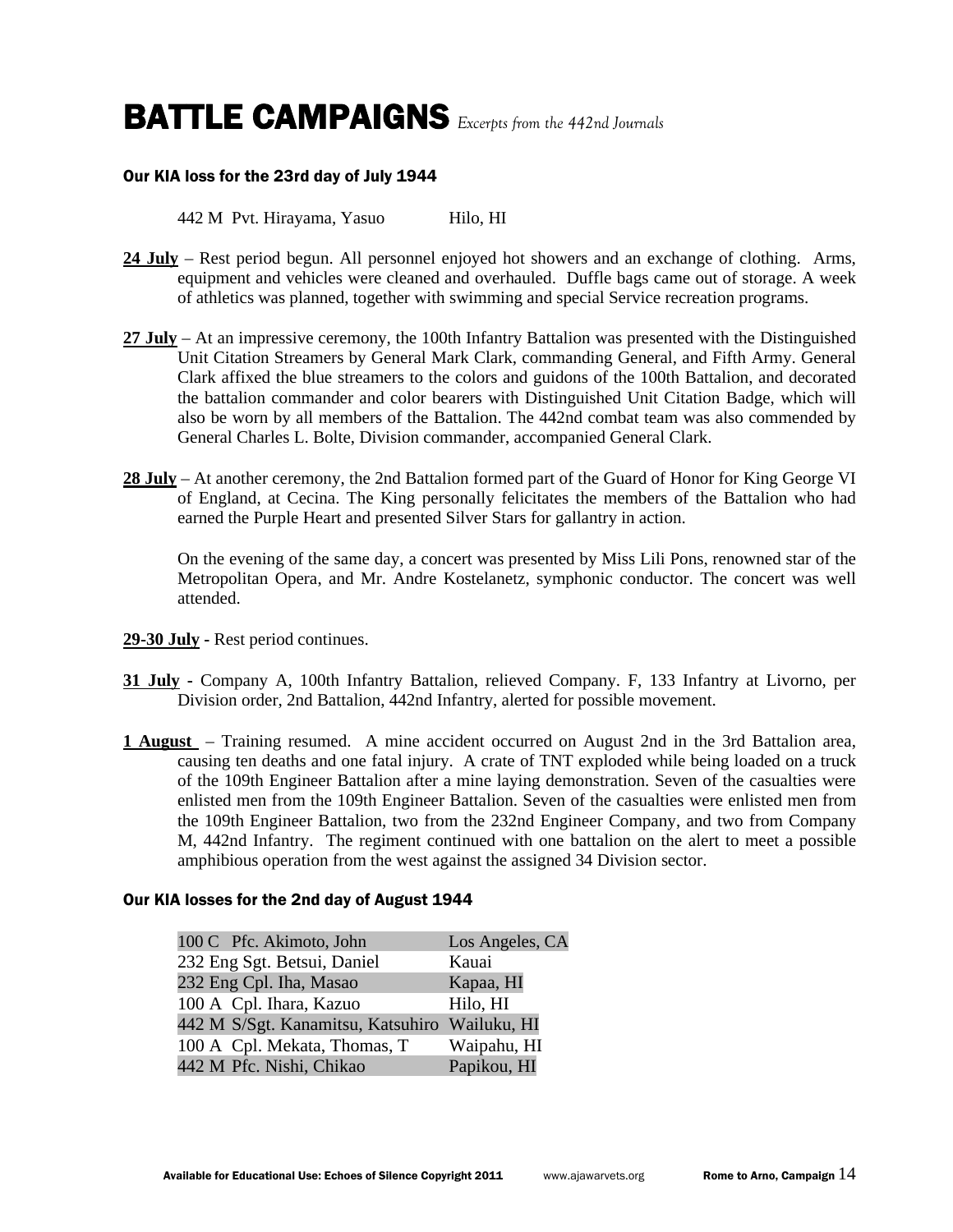### Our KIA loss for the 5th day of August 1944

442 L Pfc. Fujino, Yasuo Seattle, WA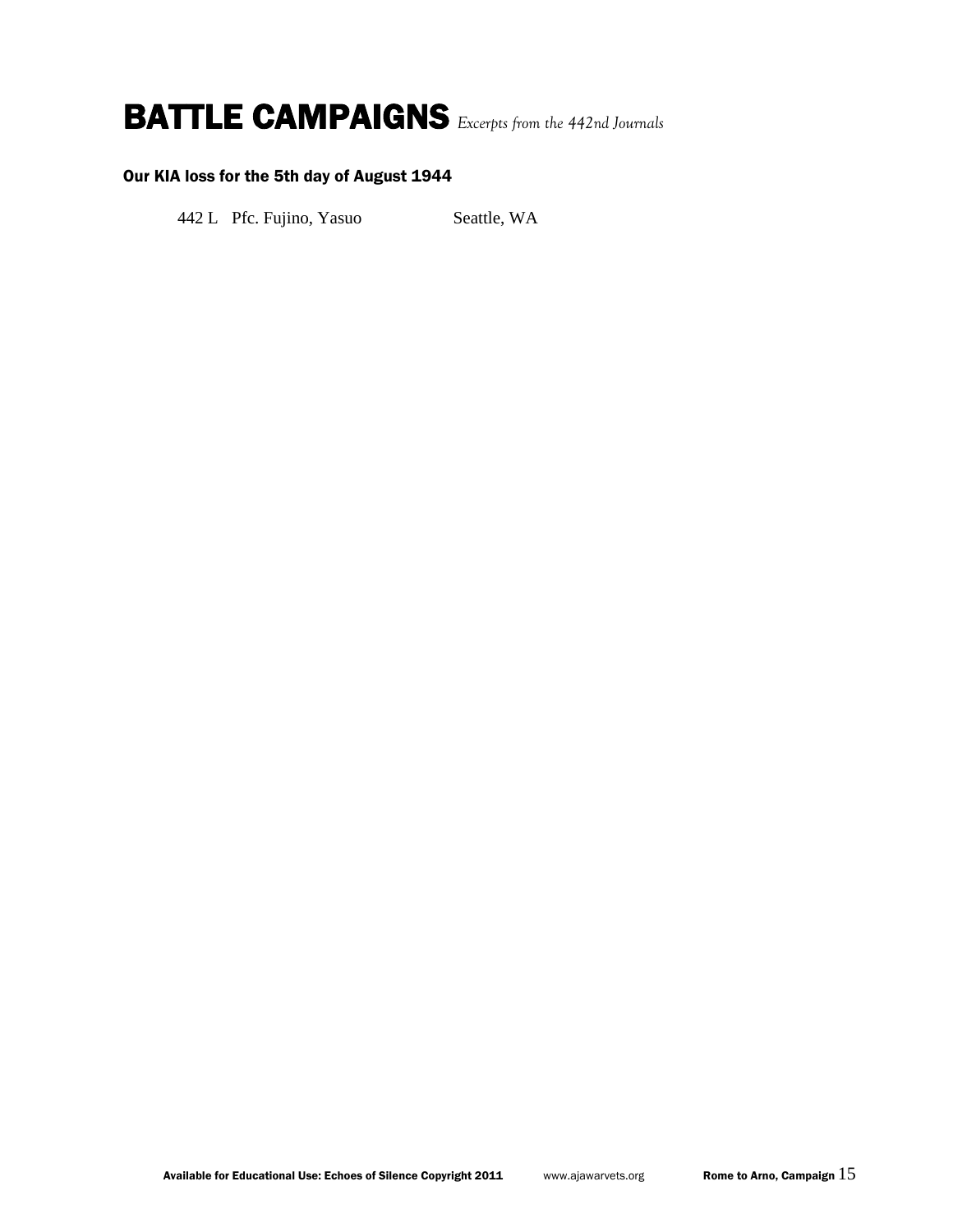### Rome to Arno, Campaign Part IV August 6, 1944 - September 5, 1944

- **6 August** A retreat parade of 3rd Battalion was held commemorating the first Combat appointment of an enlisted man to commission status**.** 2nd Lt. Shoichi Koizumi, Company L, formerly platoon sergeant had the distinction of being thus recognized for leadership and ability during combat.
- **9 August** Battle honors for participating in the Italian Campaign were awarded to the 442nd Combat Team and 232nd Engineer Company.

 By letter AG 200 6/351 P-O, Hq, Natousa, August 2, 1944, Subject: Battle Participation Awards: This award entitles the regiment to carry battle streamer on the regimental colors and individuals to wear a bronze star on the service ribbon for the European-African-Middle-Eastern Theater of Operations.

- **10 August –** The 100th Infantry Battalion (Sep), re-designated as the 100th Battalion of the 442nd RCT (Less AT Company.). Reorganized in accordance with T; O & E.
- **15 August** 442nd RCT detached from 34th Infantry Division. 100th Battalion attached IV corps: 442nd to II corps.

### Our KIA loss for the 15th day of August 1944

442 Cannon Pvt. Ota, George Parlier, CA

**17 August** – 442nd RCT (less 100th Battalion) detached from 85th Division, attached to 88th Division. 232nd Engineer (C Company) reorganized involved changes in equipment only.

 Swimmers from the 442nd Infantry and 100th Battalion, 442nd Infantry representing the Fifth Army, won the team championship in the theater-wide swimming meet held in Rome 19-20 August 44. The competition included Olympic and national champions drawn from all Allied forces in the Mediterranean area. Pfc. Charles Oda scored three firsts, Pvt. Halo Hirose one. Others on the team were: Captain Katsume Kometani (coach), Pfc Yujiro Takahashi, Pvt. John Tsukano, Pvt. Kenneth Oshima, Tec 5 Isushi Oshita from the 100th Battalion, and Tec 5 Thomas Tanaka, Pvt. Mike Mizuki, Pfc Robert Iwamoto\*, Pvt. Jos Yasuda and Pfc. Asami Higuchi, from the 442nd Infantry.

- **19 August**  442nd RCT (less 100th Battalion and Antitank Company.) moved by truck convoy from vicinity of CASTEL-FIORENTINO to assembly area near Giocoli and remained in bivouac one day.
- **20 August** On the nights of the August 20-21, the combat Team moved up into the line relieving elements of the First British Division (Eighth Army) and took over sector south of the Arno River, on the southwestern outskirts of FLORENCE (FIRENZE). The regimental zone covered a front of six miles. The 3rd Battalion held the left, with the 2nd Battalion across the Greve River, on the right. The 1st Battalion, 349th Infantry was in reserve. Our battalions were supported by the 522nd Field Artillery Battalion, 232nd Engineer Company, 337th Field Artiller7 Battalion,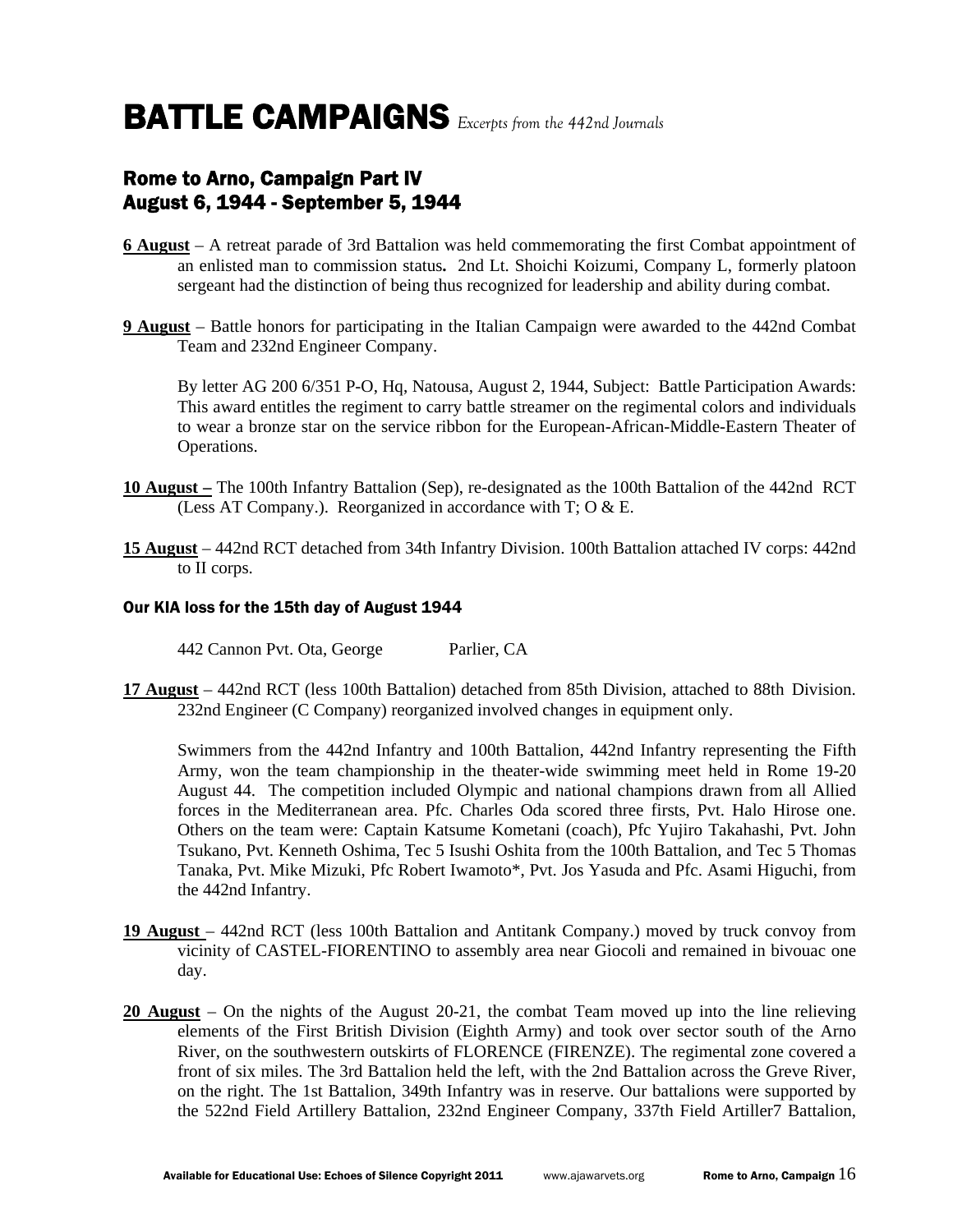#### and 760th Tank Battalion. Our KIA losses for the 20th day of August 1944

| 442 E Pfc. Iriguchi, Tadayoshi | Mahukona, HI |
|--------------------------------|--------------|
| 442 E Sgt. Oba, Sunichi G      | Lahaina, HI  |
| 442 E Pfc. Takenaka, Tooru     | Hanalei, HI  |

**21 August** – Combat Commissions for two EM were approved by telegram Hq. Fifth Army, 21 August 44: Technical Sergeants Takeji B. Kinoshita of Company I and Masao Chomori of Company F were appointed 2nd Lieutenant, effective 16 Aug. 44.

#### Our KIA losses for the 22nd day of August 1944

| 100 A S/Sgt. Sahara, Atsuo | Honolulu, HI |
|----------------------------|--------------|
| 100 Hq Pfc. Saito, Kinji   | Waipahu, HI  |

#### Our KIA losses for the 23rd day of August 1944

 Cpt. Hempstead, Robert I, 442 M, Atlanta, GA Pvt. Takemoto, Haruo, 442 L, Wahiawa, HI Pvt. Watanabe, Kiyotoshi, 442 3Hq, Lahaina, HI

**23-26 August** – The regiment remained in position on the south bank of the Arno River. Harassing artillery and automatic weapons fire were exchanged with the Germans who possessed the north bank. Patrols on both sides were intensely active. The rifle companies of both battalions maintained constant reconnaissance and combat patrols in enemy territory and posted ambush patrols and listening posts at crossroads and other vantage points to intercept German scouting parties.

 Capt. Hempstead, Commanding Officer of Company M, was killed on 23 August while leading a combat patrol into Colembana, a German Crossing-point. In the ensuing firefight, 8 Germans were killed. Our losses: Lt. Potter, Company M, wounded and taken prisoner, 1 EM KIA, 3 EM WIA.

 Other typical patrols: On the night of 24 August, Lt. Graham and 1 EM from Company K crossed the Arno and reconnoitered the far side. On the following night, the same officers and a squad from Company K patrolled the south bank, which was found to be heavily mined and boobytrapped. Patrols from companies E, F and G crossed the river on the same night and obtained information as to the: height and slope of the river banks, depth of water, location of fords and composition for railroad embankment on the far side. This information was necessary for future tank movements and engineering construction. All patrols from the 2nd Battalion met resistance from German Infantry.

 An incident of note occurred on 23 August. Following the Company M patrol skirmish in which Capt. Hempstead was killed, four litter bearers from the 442nd Infantry advanced under a Geneva Flag, and evacuated two of the wounded. Both our own and German riflemen covered the litter bearers while they worked. Following this, S/Sgt Kanaye, returned to the scene of the action, and once again met a German Party under the Geneva flag and removed our two remaining dead.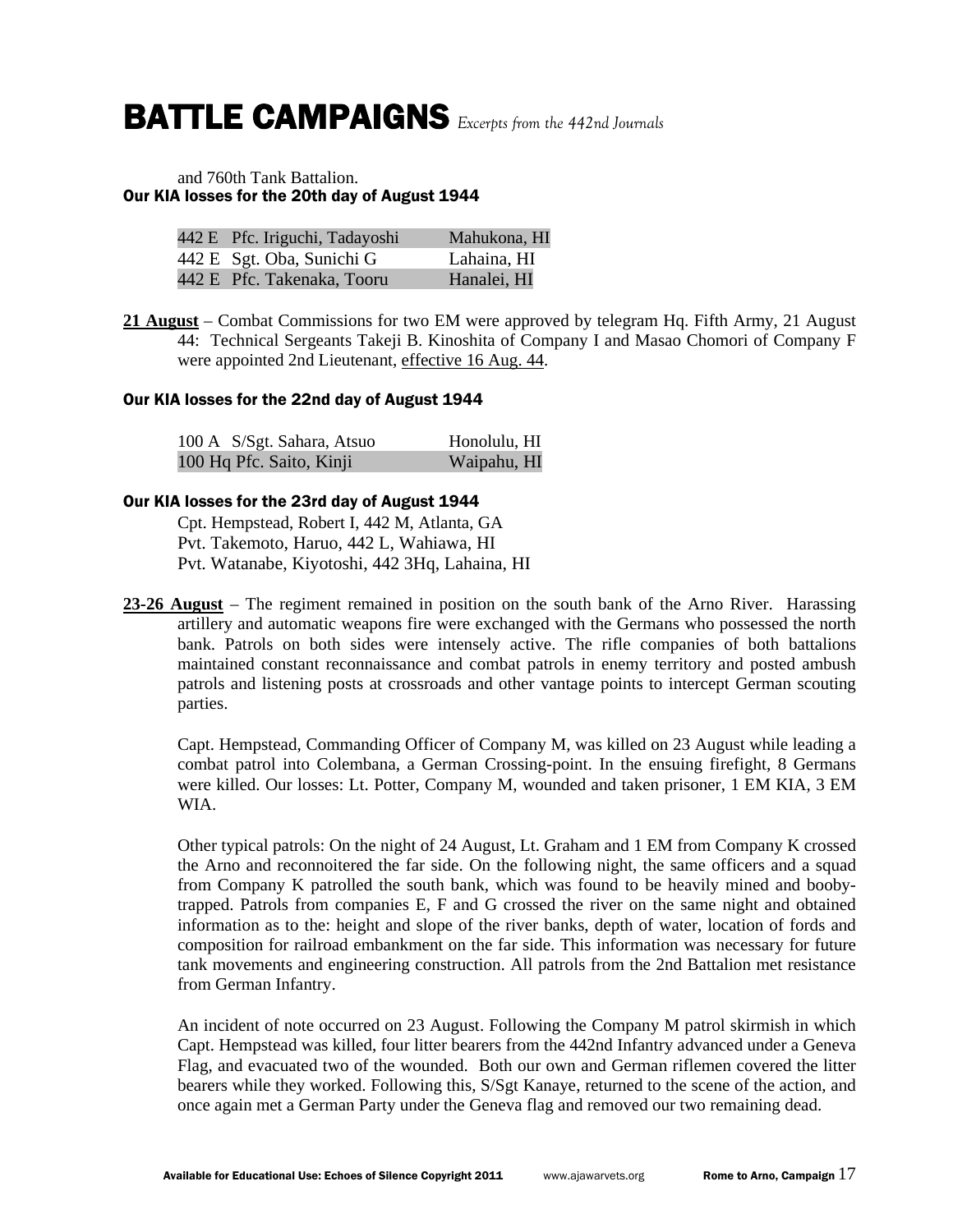#### Our KIA losses for the 25th and 26th day of August 1944

| 442 K Pfc. Madokoro, Harry F  | Watsonville, CA |
|-------------------------------|-----------------|
| 442 I Pfc. Shimizu, Gordon S  | Aiea, HI        |
| 442 E Pfc. Hoshino, Robert S. | Chicago, IL     |
| 100 D Tsukamoto, Daniel Y     | Los Angeles, CA |

**28 August** - A Detachment of 26 Officers and 22 EMs from the Brazilian Expeditionary Force was attached to the 442nd Infantry as observers and to acquire combat experience. They joined the front line companies and were released 1 September.

On the night of the  $28<sup>th</sup>$ , a patrol from G Company crossed the Arno and penetrated 800 yards into the enemy positions on reconnaissance. Enemy machine gun and mortar fire held up our other patrols at the river line.

### Our KIA losses for the 25th and 26th day of August 1944

| 442 F S/Sgt. Masuda, Kazuo      | Santa Ana, CA |
|---------------------------------|---------------|
| 442 M 2nd Lt. Potter Jr., Ralph | Indiana       |
| 442 E Pfc. Kanzaki, Akira       | Seattle, WA   |
| 100 C Pvt. Nagao, Goichi        | Ninole, HI    |

**31 August** - Four German prisoners of war were taken by a patrol from K Company, II corps had indicated a pressing need for such prisoners for intelligence purposes.

On the night of  $30-31<sup>st</sup>$ , our patrols found evidences of a German withdrawal along the 29 river line. This information was confirmed by reports from the 6th Gordons, corps (British) on the right, and the 6th South African Division on the regimental left. Enemy demolitions were heard and air observation disclosed that the Germans were blowing bridges south of Campi Bisenzio. Prisoner of War and partisan information indicated that the new enemy OPL was located South of Campi Bisenzio and running east to the town Sesto, with the MLR running east and west through the southern edge of Prato.

#### Our KIA losses for the 31st of August 1944

| 442 E 2nd Lt. Gagnon, Roland J | Unknown      |
|--------------------------------|--------------|
| 442 E T/Sgt. Murakama, Isami   | Honolulu, HI |

**1 Sept** – Company G established a strongpoint on the north bank of the Arno; and at 1900 Company F supported by tanks and engineers, crossed at the bridgehead and occupied the town of Peretola. On the same night, at approximately 2100, K Company also crossed the river and entered San Mauro. Both companies immediately set up outpost guards and sent out patrols.

 As in all areas long occupied by the Germans, the new sector was found to be saturated with mines. Antipersonnel mines in trees, booby-trapped houses, trip wire and fields of teller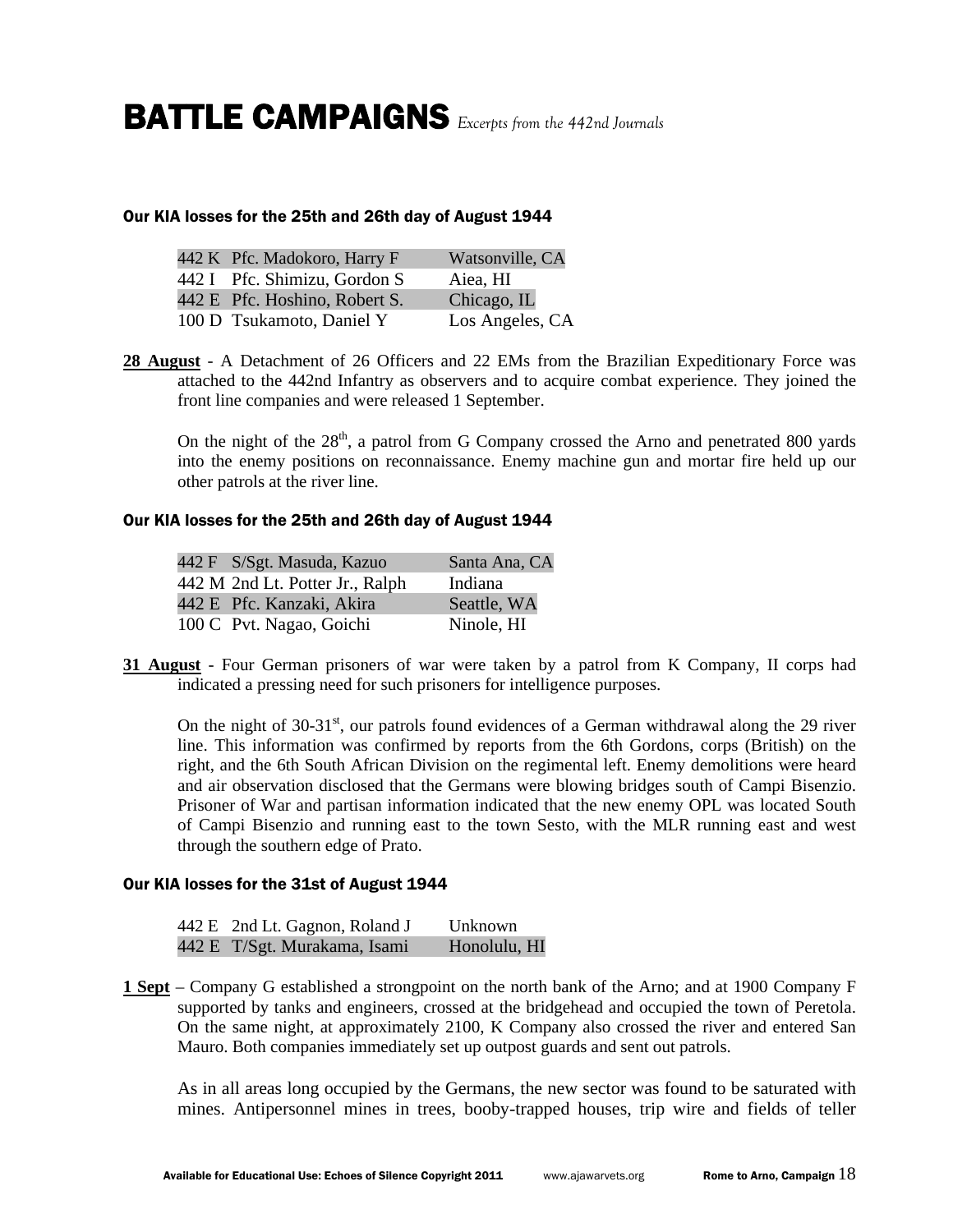mines comprised a major hazard. Lt. Lang, 3rd Battalion Graves Registration Officer, while on a mission to recover a body of one of our casualties, was himself killed when his jeep set off a teller mine. In the same accident Chaplain Yamada and an enlisted man were wounded. Squads of Minesweepers from 232nd Engineer Company and from the A&P Platoons of the Battalion Headquarters companies, went over the areas, neutralizing or taping off the suspected charges.

#### Our KIA losses for the 1st day of September 1944

| 442 3Hq Pfc. Kamikawa, Shizuto | Konokaa, HI  |
|--------------------------------|--------------|
| 442 3Hq Cpl. Kanda, Kakezo     | Honolulu, HI |
| 442 3Hq 2nd Lt. Lang, Clarence | Unknown      |
| 100 B Pfc. Suwa, Nobuyuki      | Lanai, HI    |

- **2 Sept** A patrol from Company K, operating from San Mauro, reached as far as the town of San Martino, reconnoitering Camp Bisenzio on the way, and returned without making contact with the enemy. A patrol from the 2nd Battalion, starting from Peretola, penetrated as far as Sesto, made contact with a British patrol there and returned without casualties.
- **3 Sep** General Sir Harold Alexander, Commander of the Allied Armies in Italy, visited the regimental CP and the 2nd Battalion.
- **6 Sept** The 442nd RCT moved by truck convoy from the vicinity of Scandicci to an assembly area at Castiglioncello. The route taken was south out of Florence, along Highway 2 to Poggibonsi then West along Hwy 68 to Collemezzano, then North along Hwy1 to destination. Distance covered approximately 70 miles. Weather – rainy.

### Our KIA loss for the 6th day of September 1944

442 K S/Sgt. Tanouye, Ted T Torrance, CA

### Our KIA loss for the 7th day of September 1944

- 442 K Pfc. Fujioka, Wendell S Pahala, HI
- **6 Sep** 442nd Regimental Combat Team was detached from the 88th Infantry Division, and reverted to II corps control. Effective upon arrival at Castiglioncello, the 442nd RCT was detached from IV corps and reverted to Fifth Army control. Above changes in organization directed by II corps Staff message, dated 5 Sept 44, Commanding General 88 Division and Commanding Officer, 442nd RCT.

 Upon arrival at the new assembly area, clothing and equipment shortages were checked, vehicles overhauled, and general preparations made for an intended move. The 100th Battalion, 442nd RCT, rejoined the Combat Team at the assembly area.

**10 Sept** – Entire combat Team moved to staging (2nd Replacement Depot) vicinity NAPLES. Personnel moved via truck to Piobino, then to NAPLES by Liberty 1600 12 Sept. The voyage was made in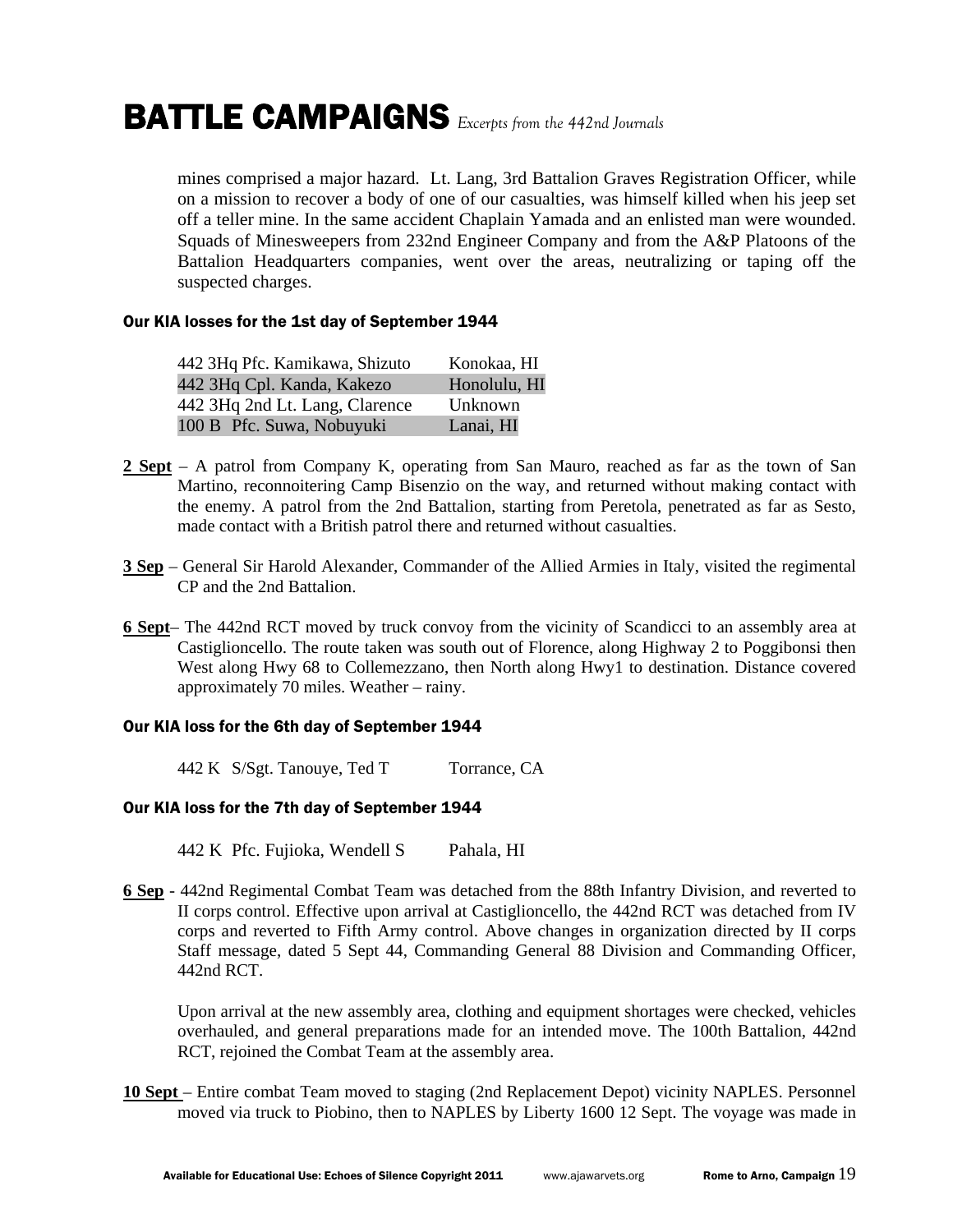fair weather and was without incident. Organic vehicles ship convoy disembarking at 2400 11 Sept. Final elements of the combat Team moved to NAPLES in motor convoy, following Highways to No. 1 and No.7, distance covered, approximately 300 miles.

 Effective upon arrival at NAPLES, the 442nd RCT was detached from Fifth Army, and assigned to Seventh Army, and attached to NATOUSA for administration and SOS NATOUSA for supply, in accordance with secret letter AG370.5-Y, Headquarters Fifth Army.

**5 Sept** - The following letter from Lieutenant General Mark W. Clark, Commanding General, 5th Army, dated 7 September 44, addressed to Commanding Officer, 442nd Infantry, is quoted:

 *"I desire to commend you on the occasion of your departure from Fifth Army for the superior job you and your troops have done while assigned to Fifth Army.* 

 *Assigned to 5th Army in the latter part of May, your men took an active part in the capture of Leghorn. American troops of Japanese Ancestry are well known to the Fifth Army for splendid showing which had previously been made by the 100th Infantry Battalion during the course of the past year. The conduct of your troops was exemplary both on the battlefield and in the rest areas. Your men have demonstrated an eagerness for combat and have proven themselves to be better than anything the enemy has been able to put against them. The courage and determination which the men of the 442nd RCT have displayed during their short time in combat has been an inspiration to all.* 

 *It has been a great pleasure and privilege to have had the 442nd Combat Team in the Fifth Army. I wish you every success in your new assignment."* 

 The following letter from Major General Charles L. Bolte, Commanding General, 34th Infantry Division, dated 18 August 1944, addressed to the Commanding Officer, 442nd RCT at the time of its detachment from the 34th Infantry Division, it made a matter of record.

 *"The 442nd Combat Team came to the 34th Division on 24 June 1944, well trained, capably led, and highly endowed with a spirit and determination to win. Immediately, you won the admiration and cordial relationship of your new associates.* 

 *To have had you earn your battle spurs with us during your introduction into Combat from 26 June, near Grossetto, Italy, where you received your first baptism of fire and terminate the period of Combat service with your triumphal drive on PISA on 27 July, has been a distinct pleasure to myself and this Command. Hammering the enemy steadily and doggedly pushing obstacles before you, you liberated, in your short time with us, over 10 Italian towns, killed, captured, and wounded over 1000 Germans and captured and destroyed considerable quantities of enemy artillery, tanks, pillboxes and transport. Your performance has been excellent.* 

 *Today, almost a year and a half after your historic activities, when you enthusiastically volunteered from the mainland of America and the territories of Hawaii and Alaska, to fight for your principles, you have indeed proven to all the world your devotion and loyalty to your country, your willingness and ability to fight alongside your fellow Americans and your gallantry on the field of battle.*